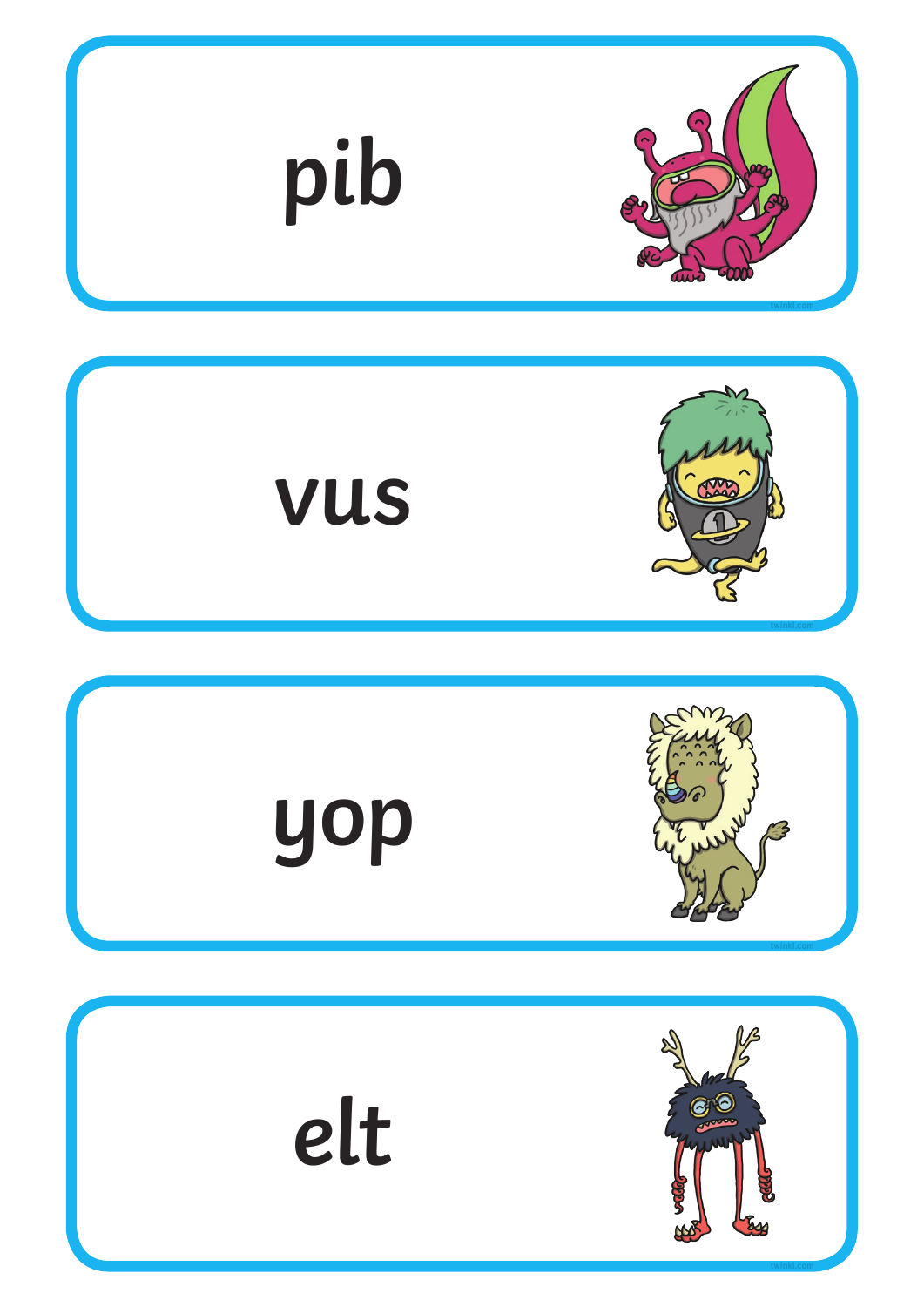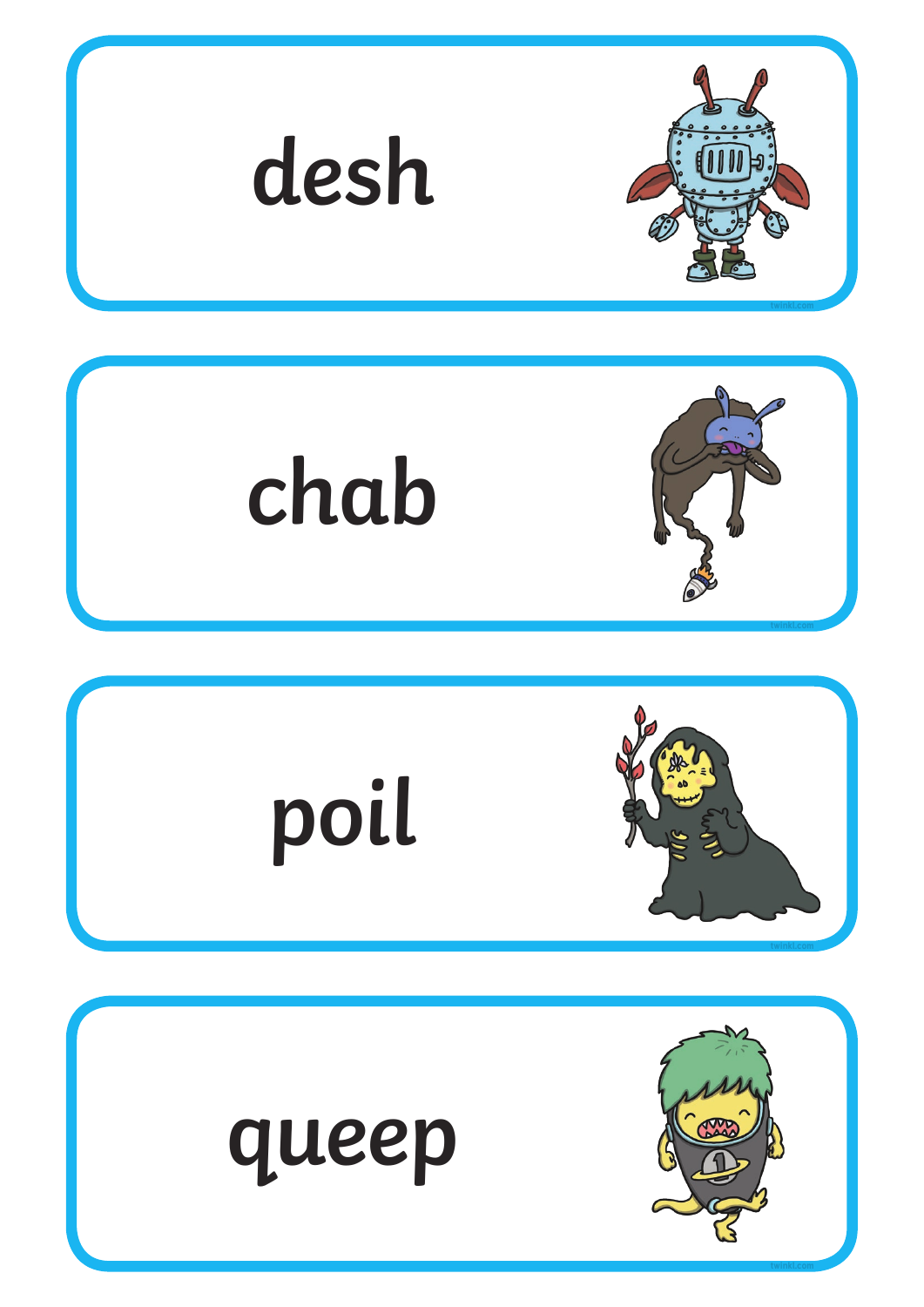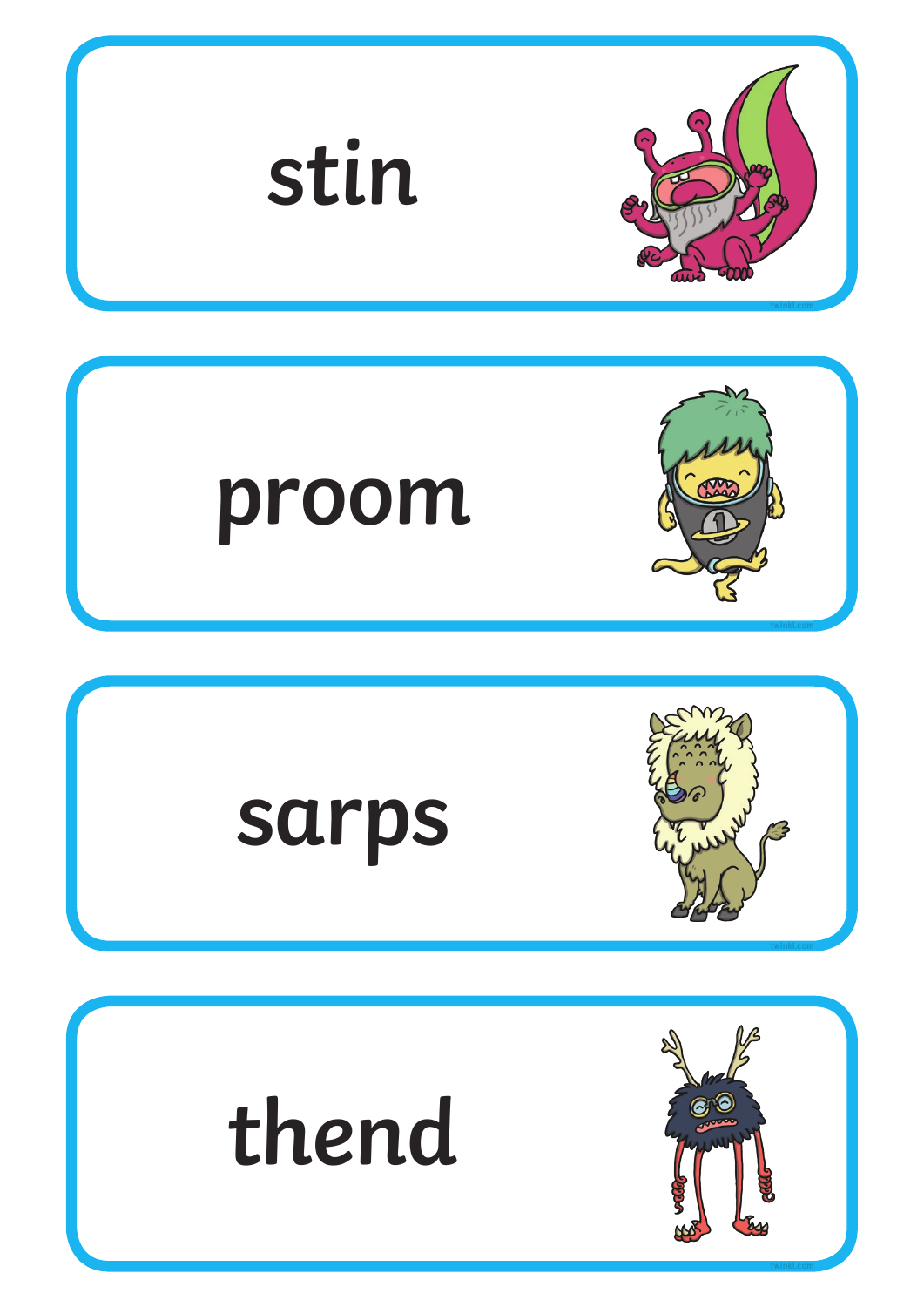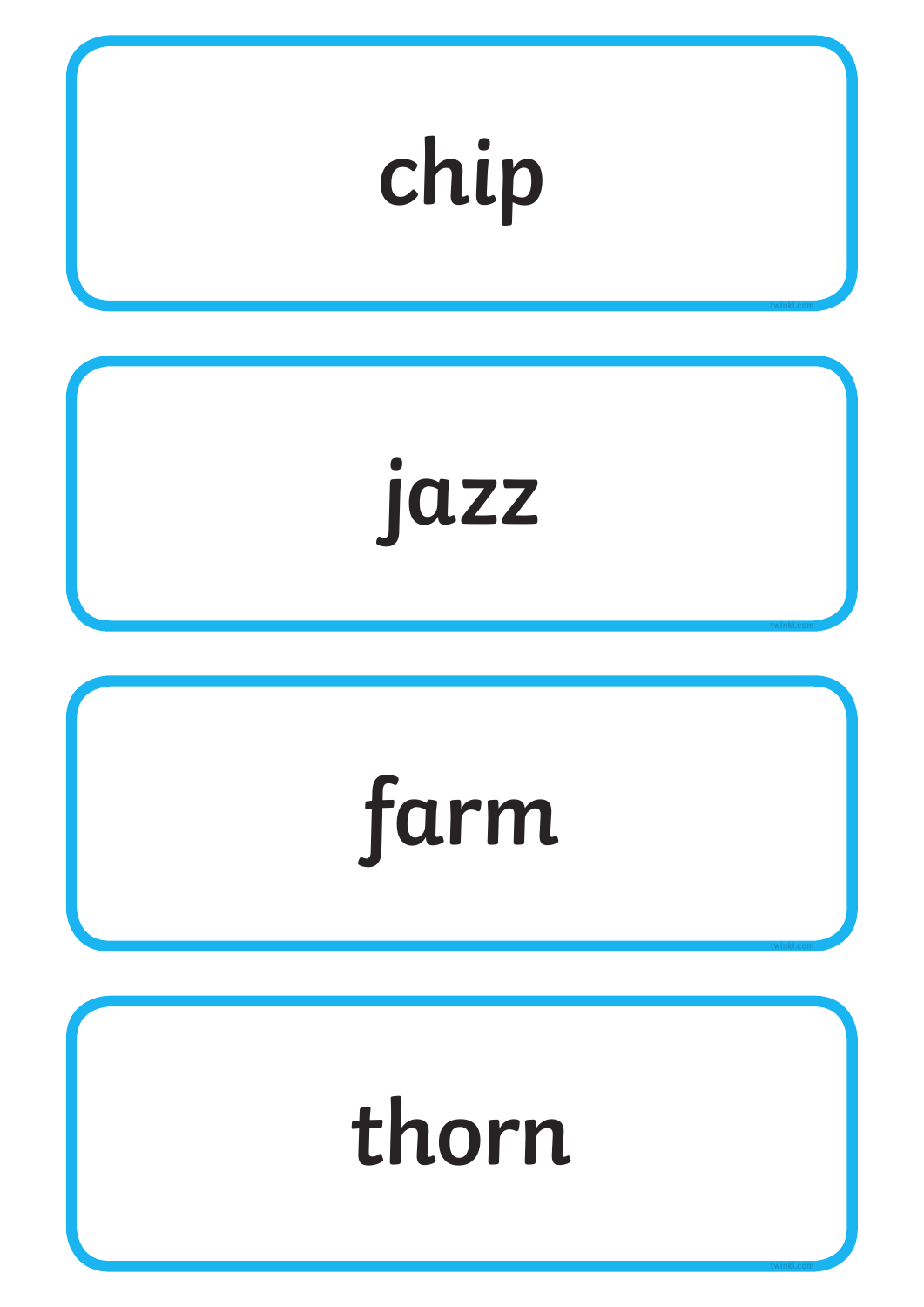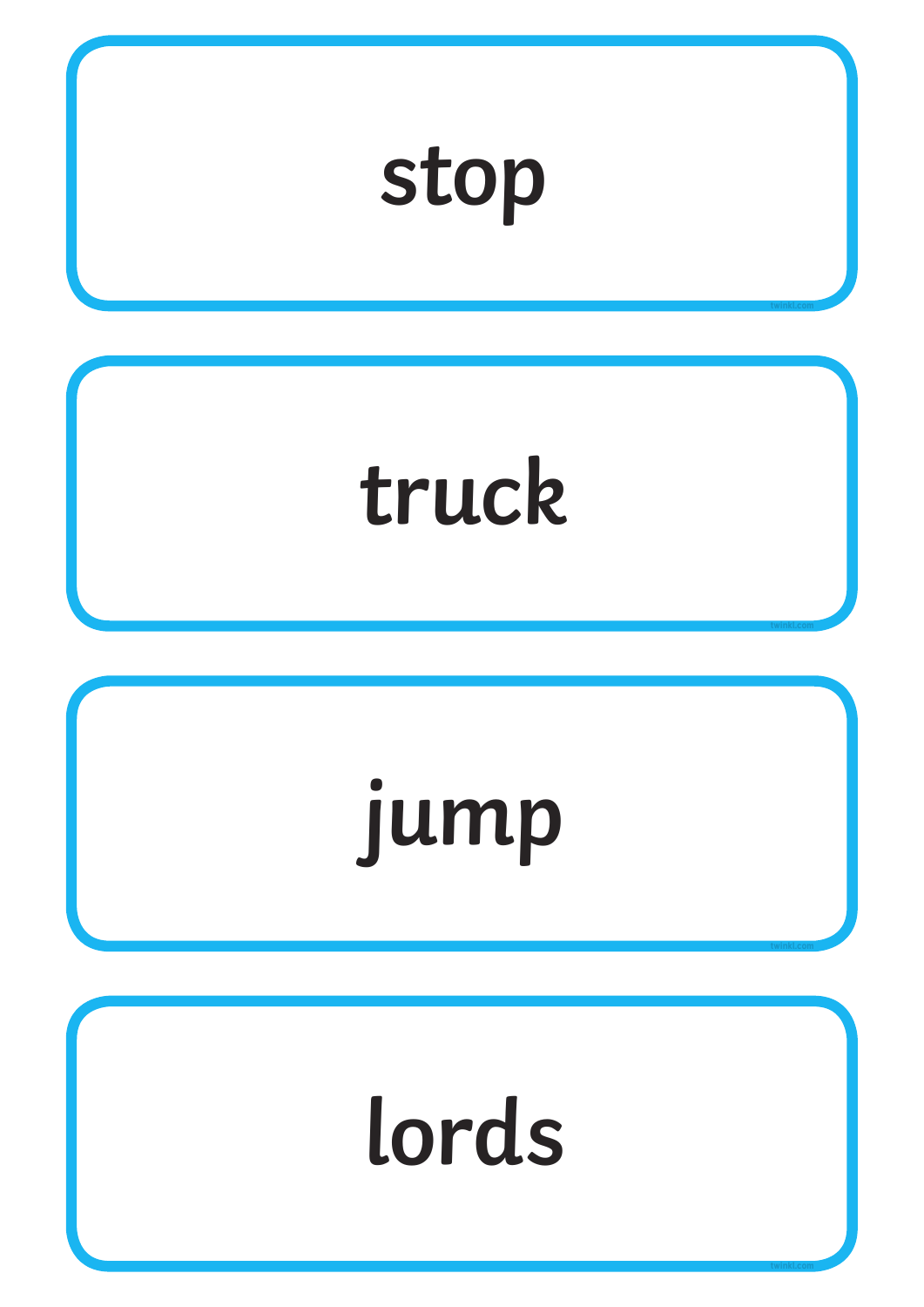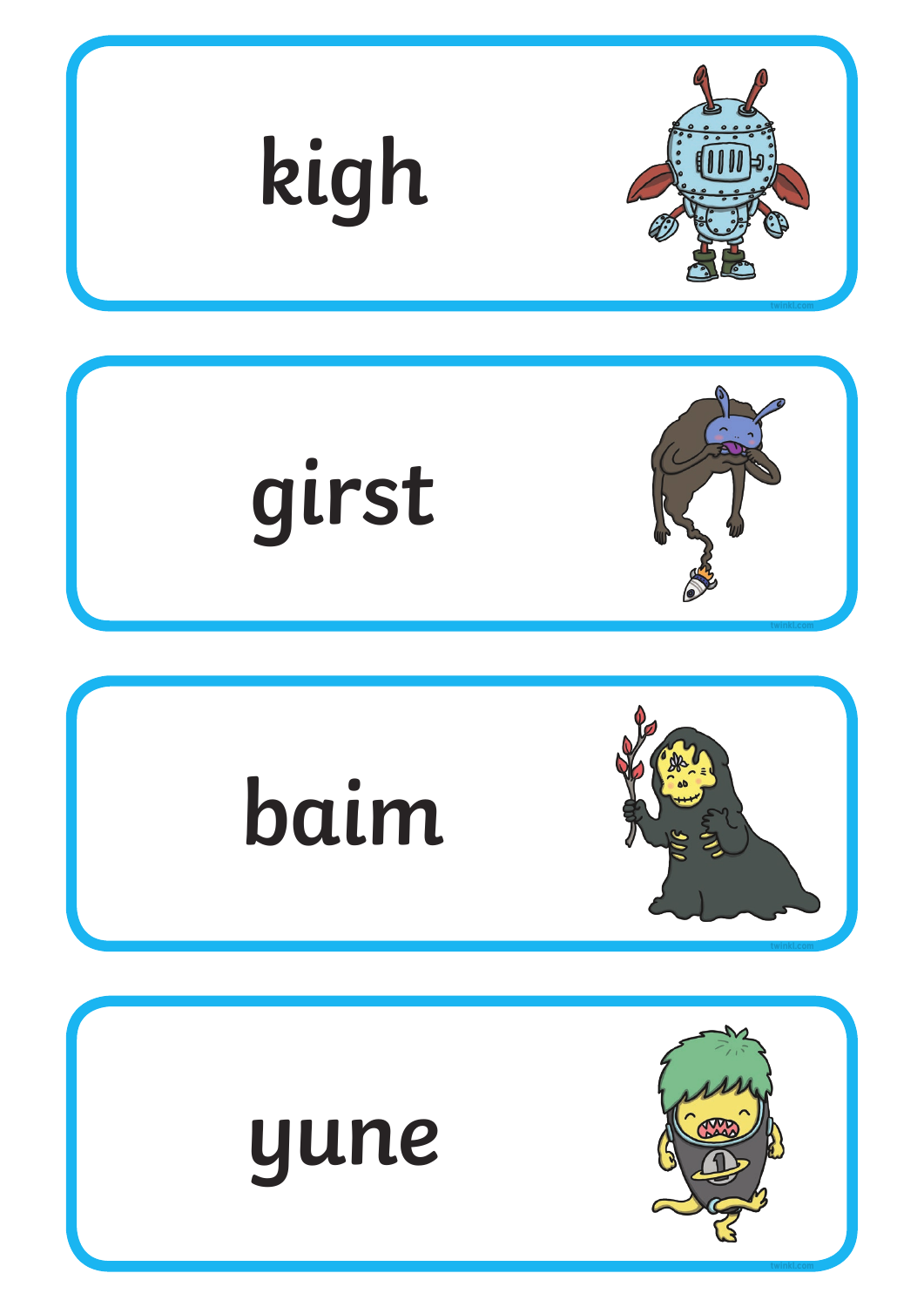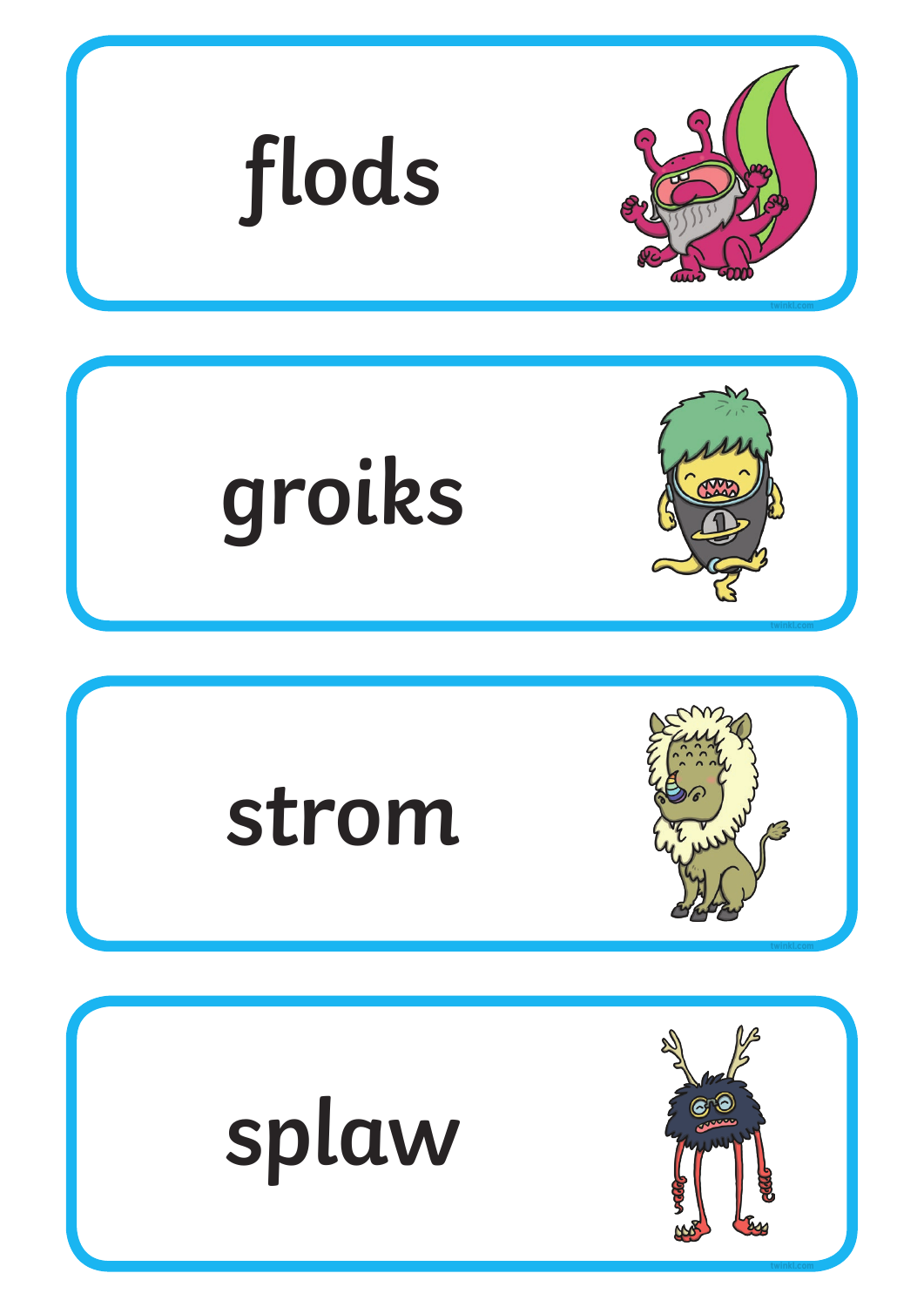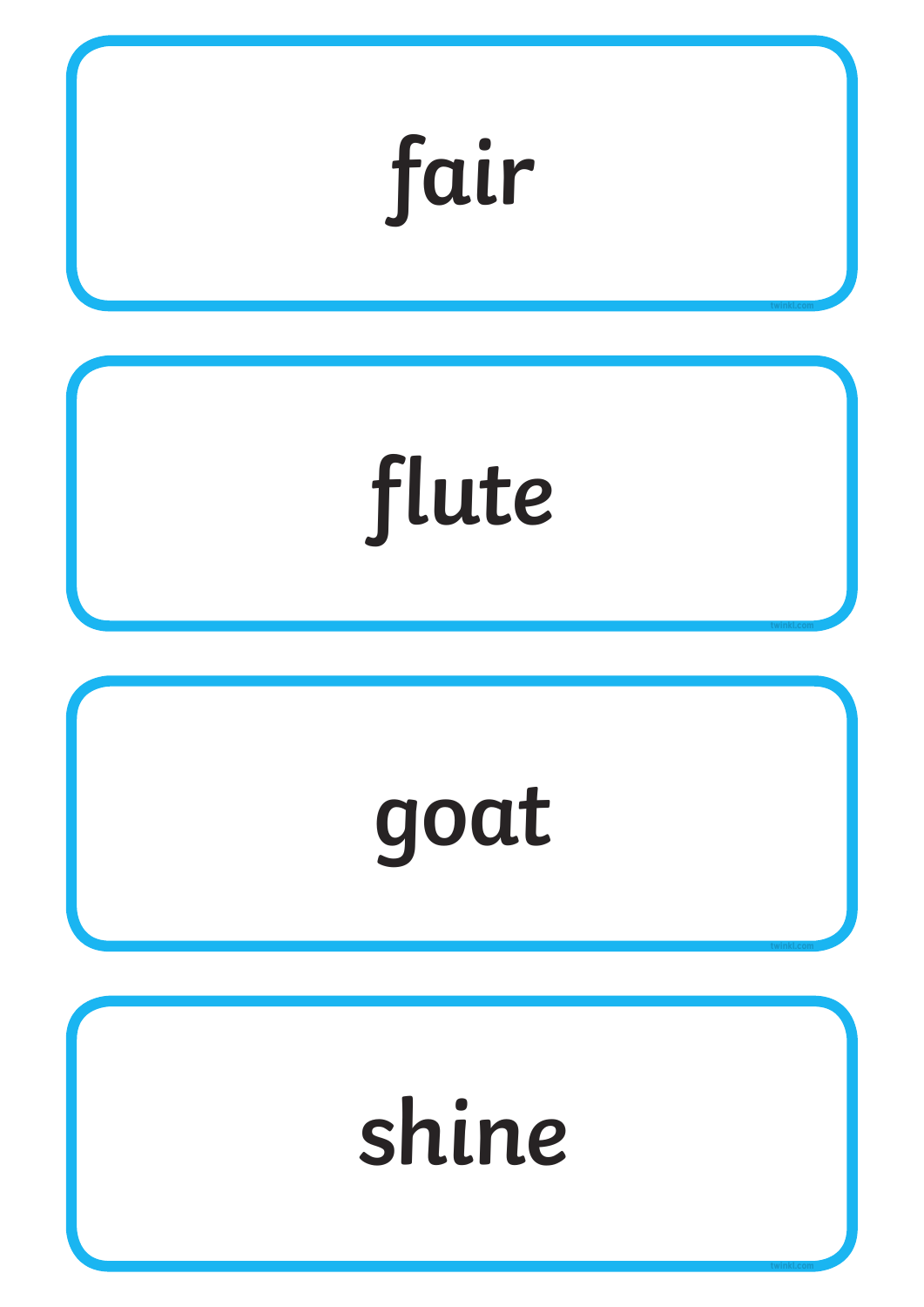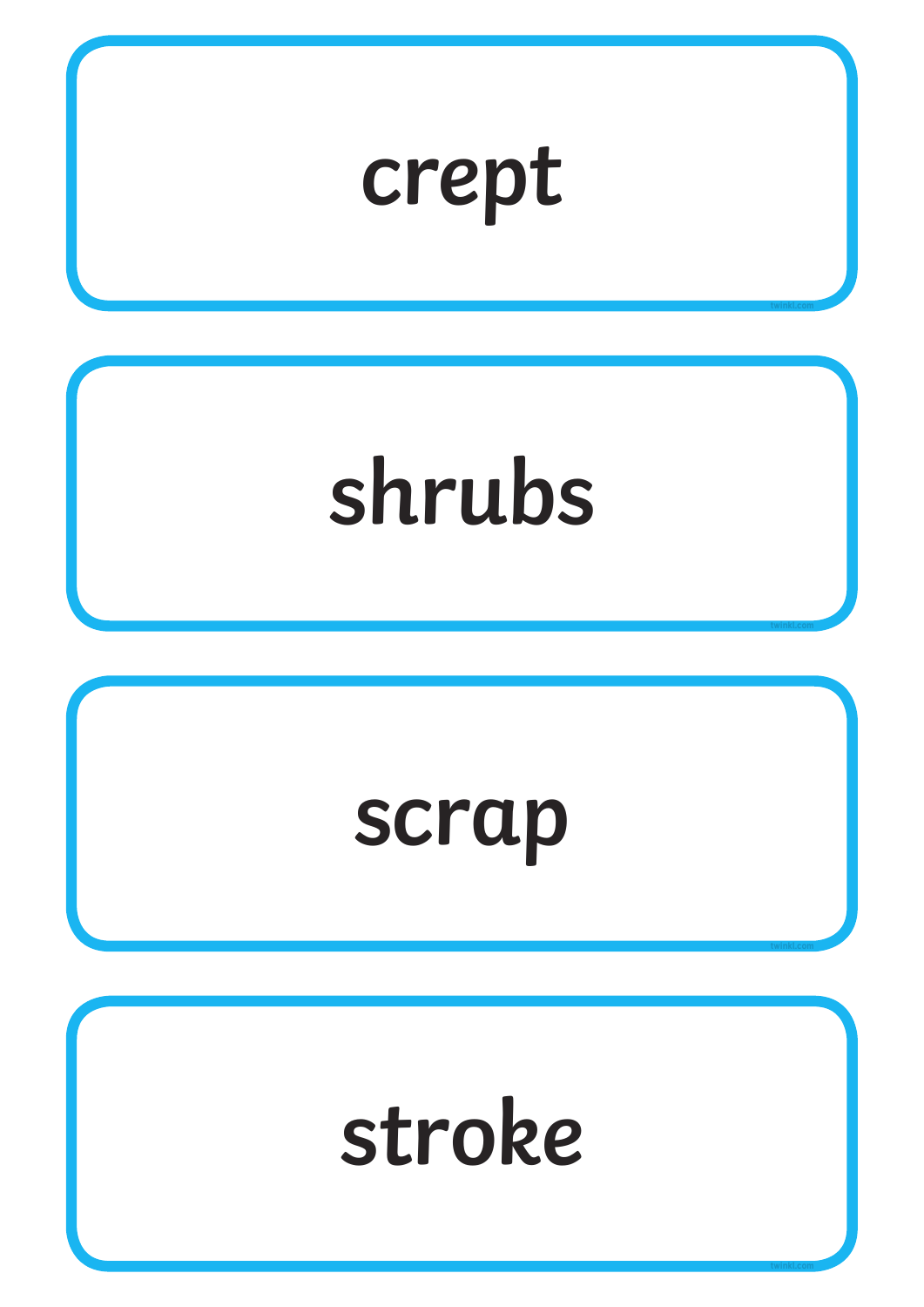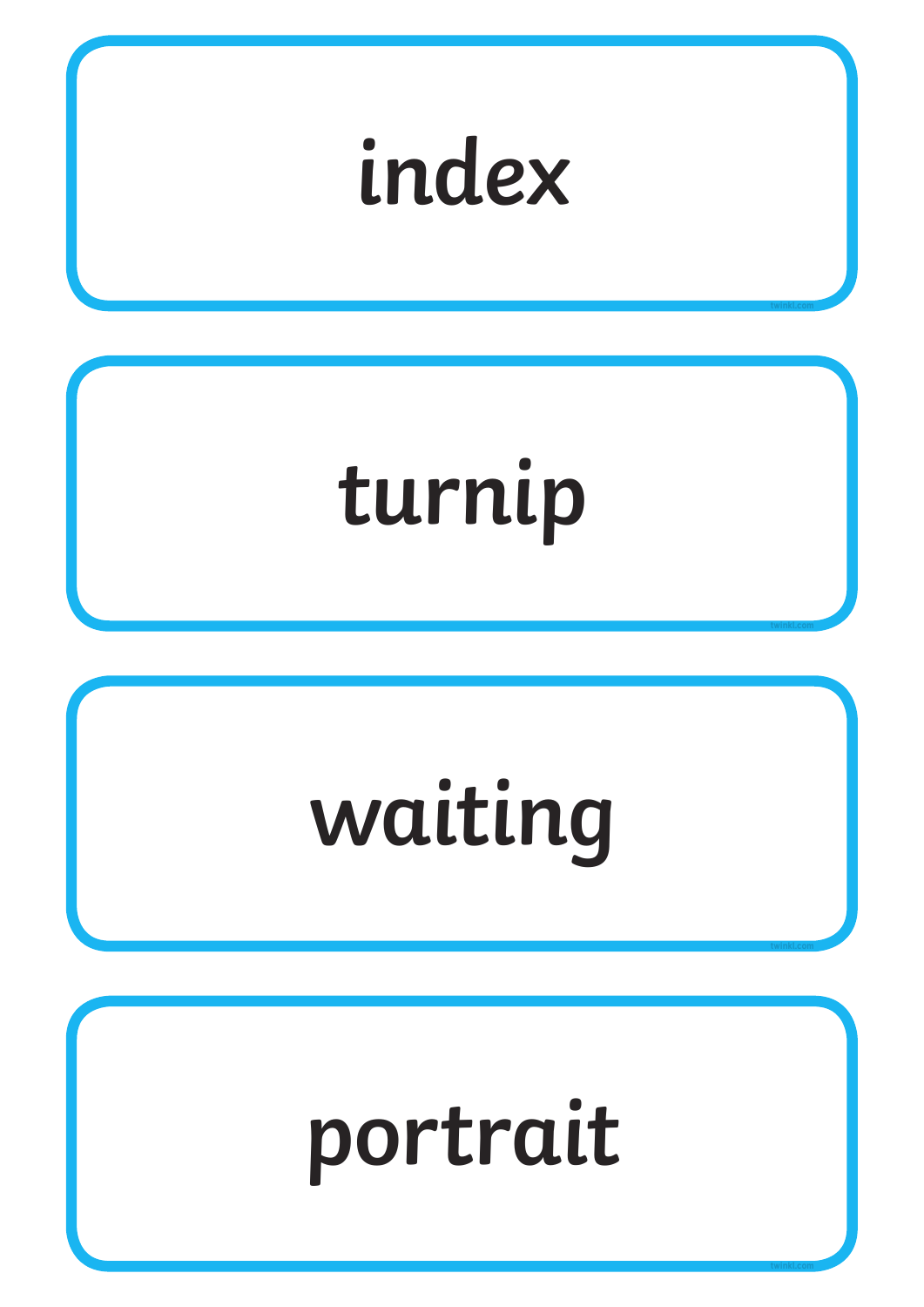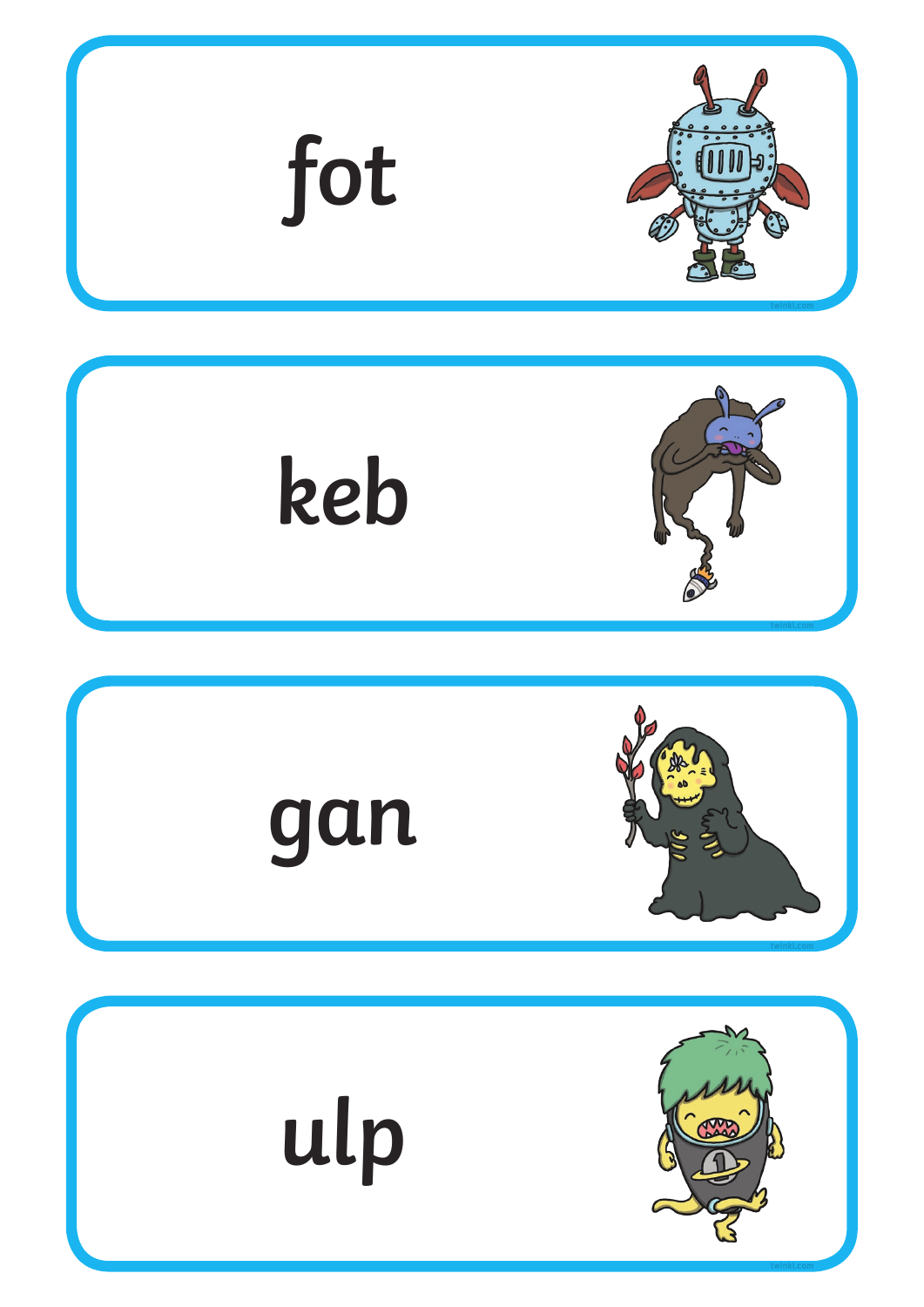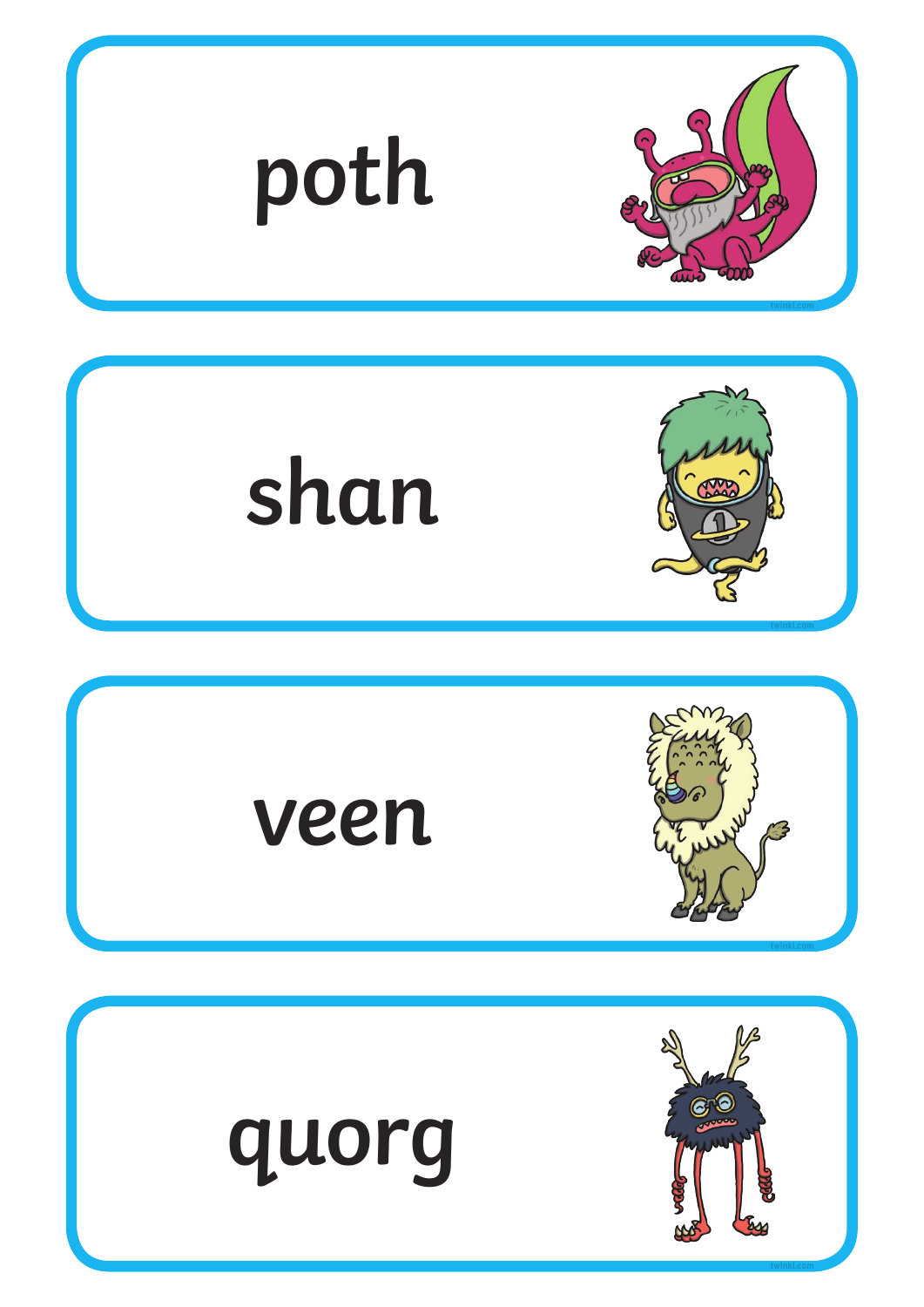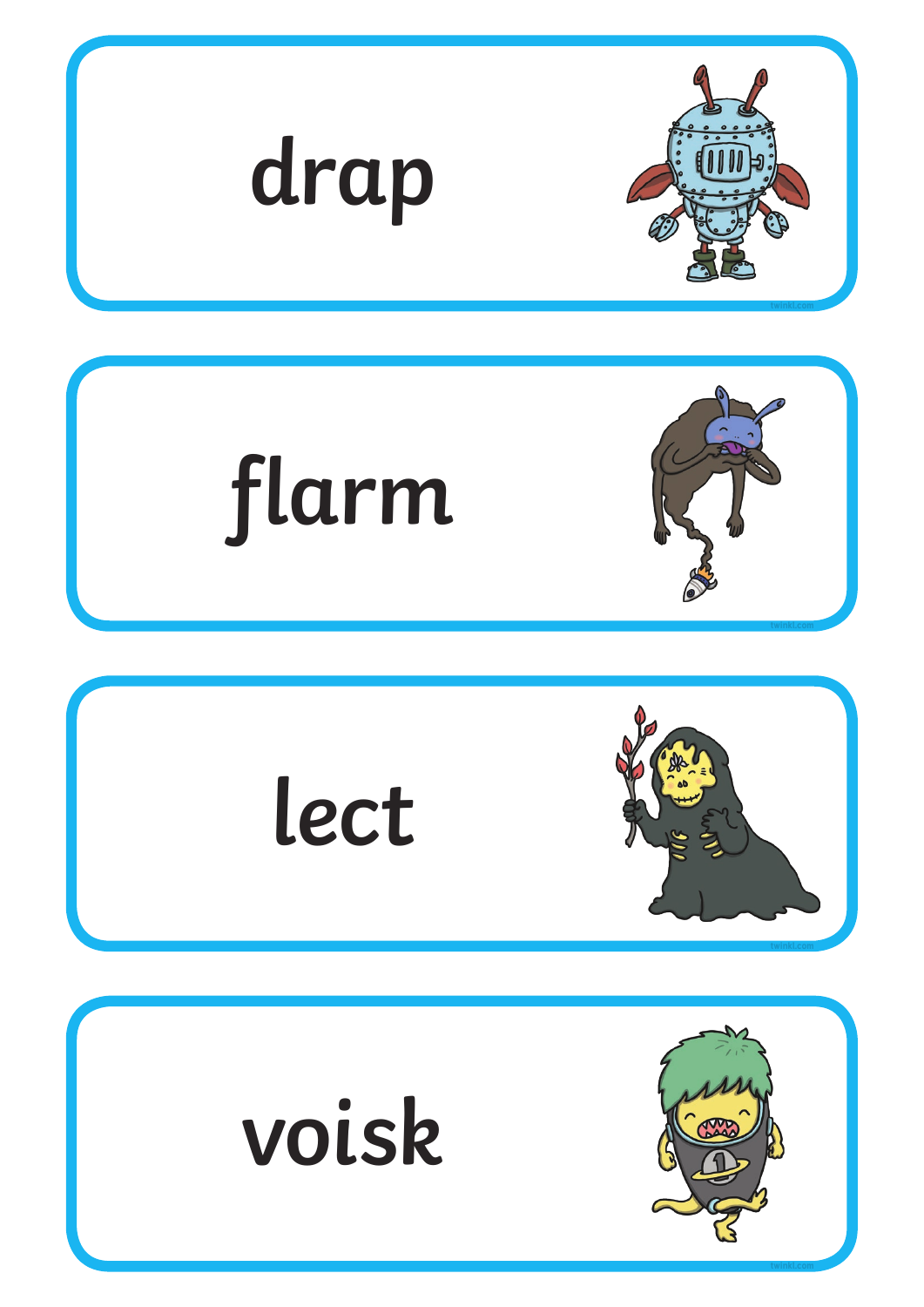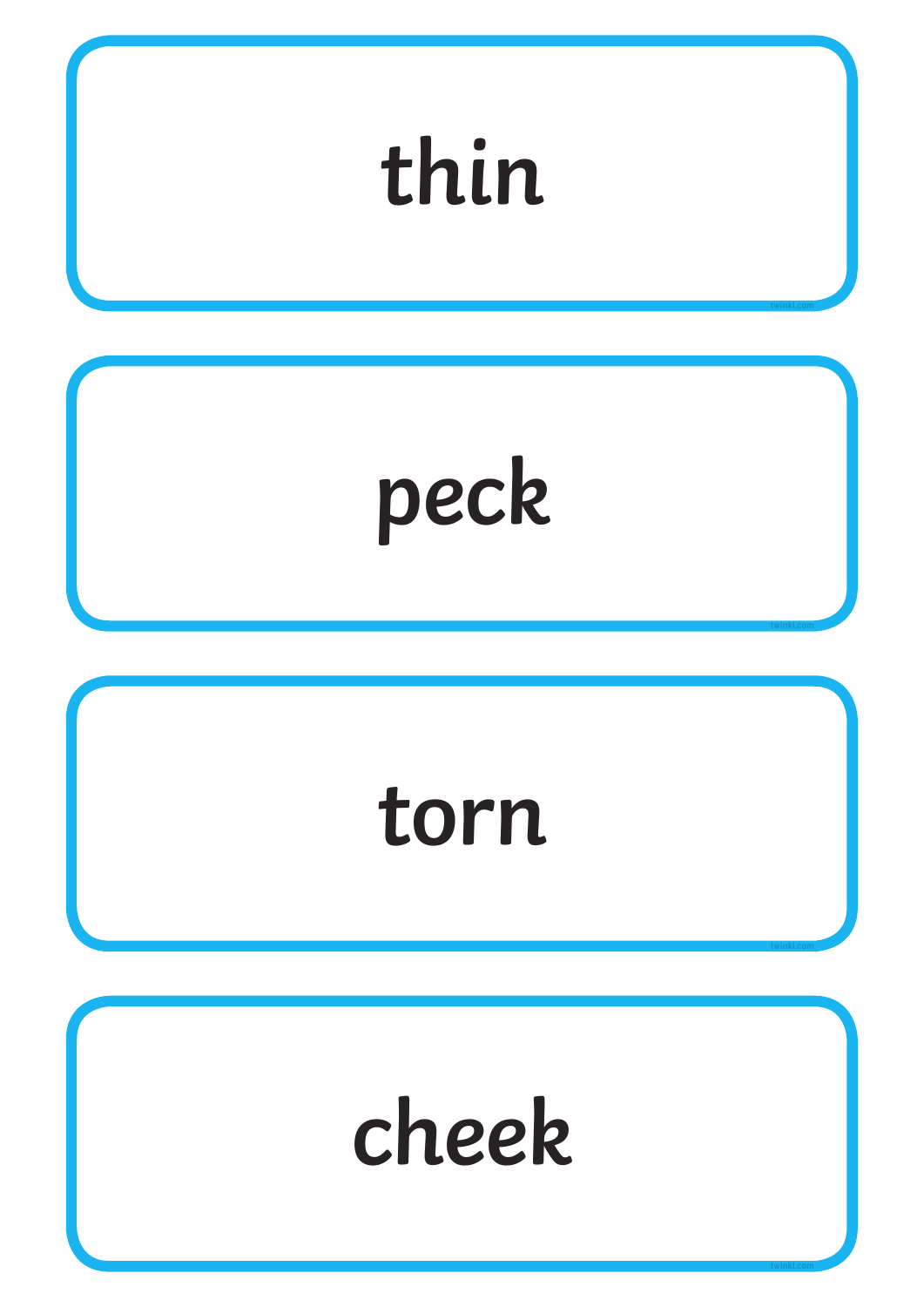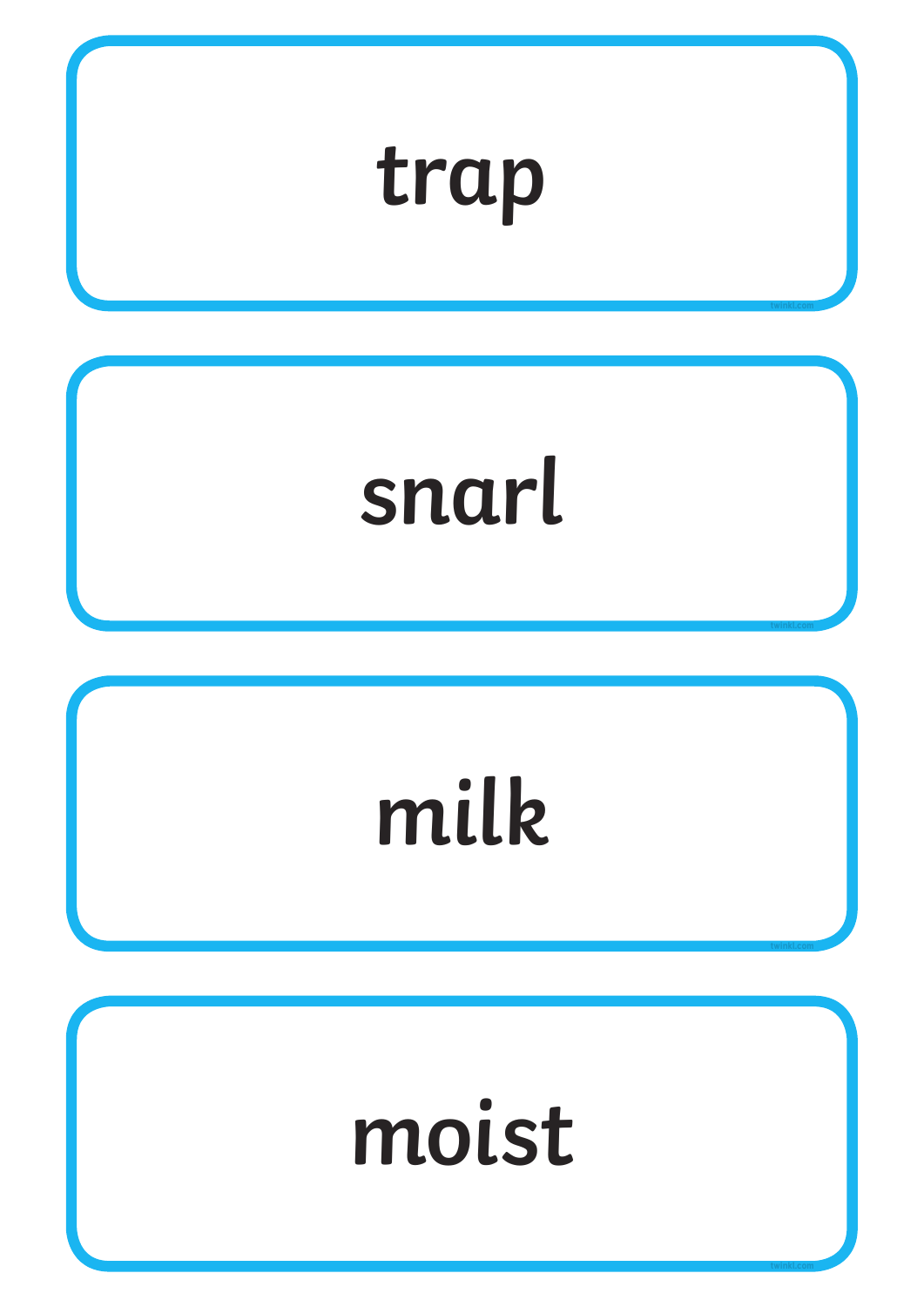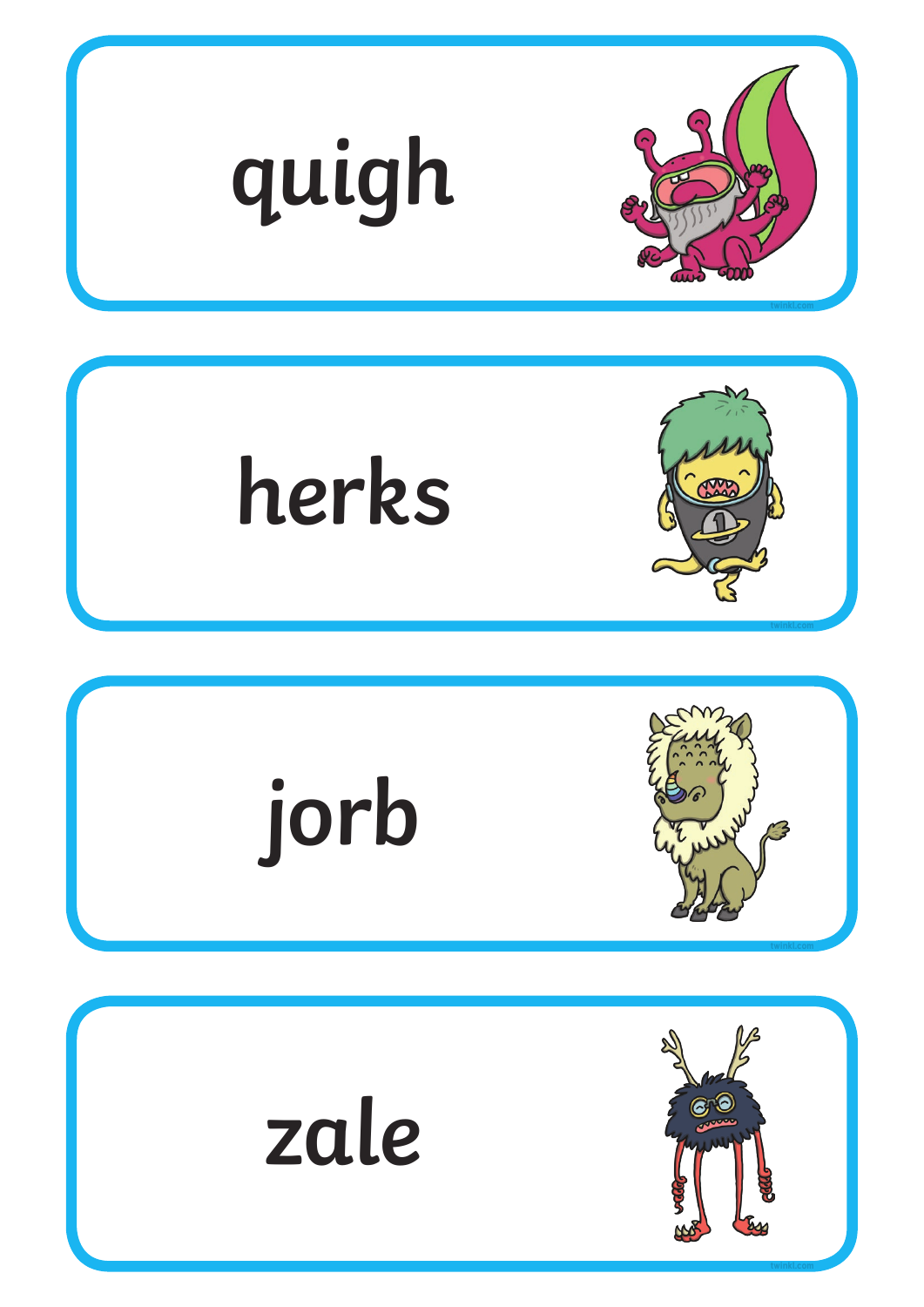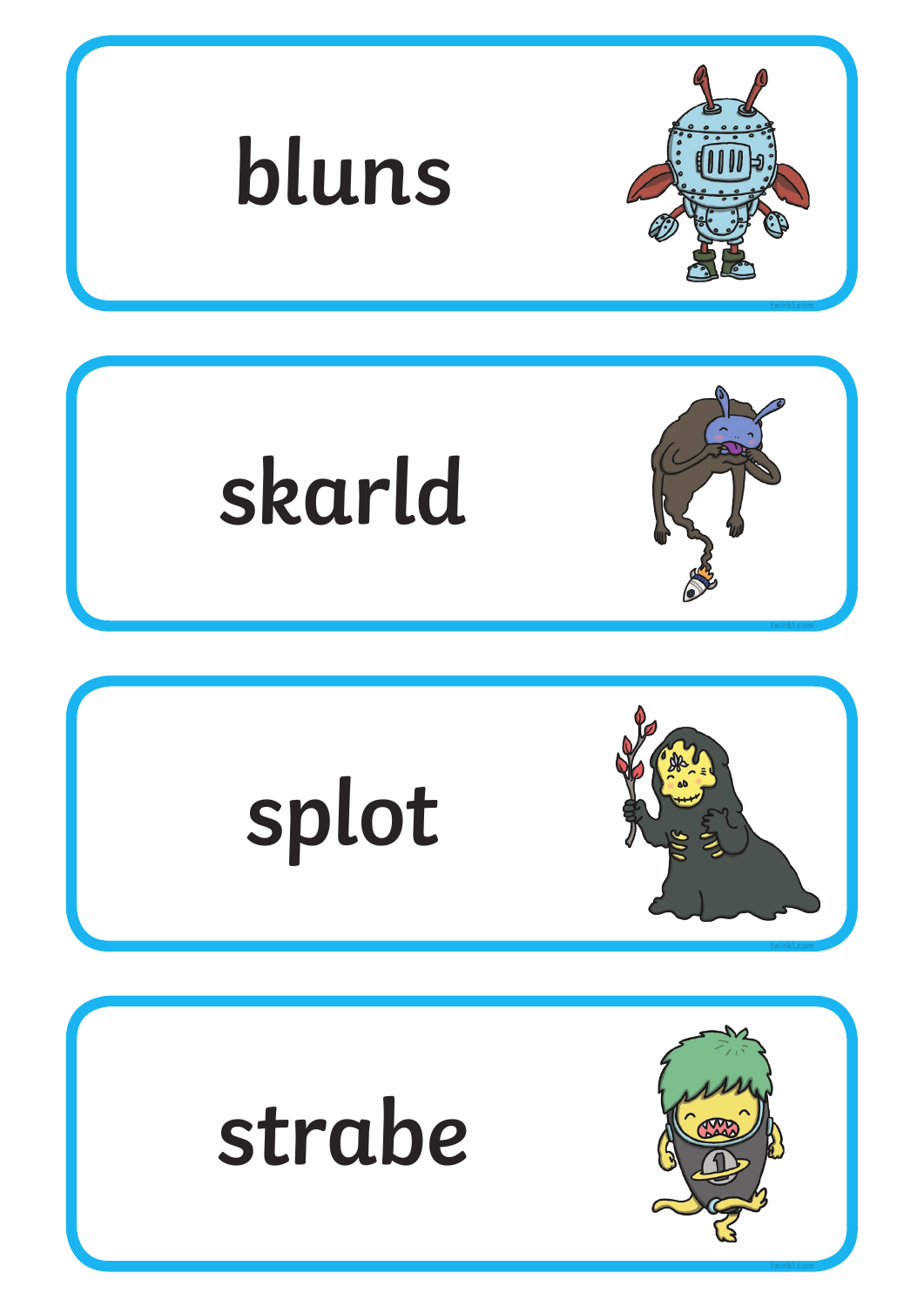![](_page_17_Figure_0.jpeg)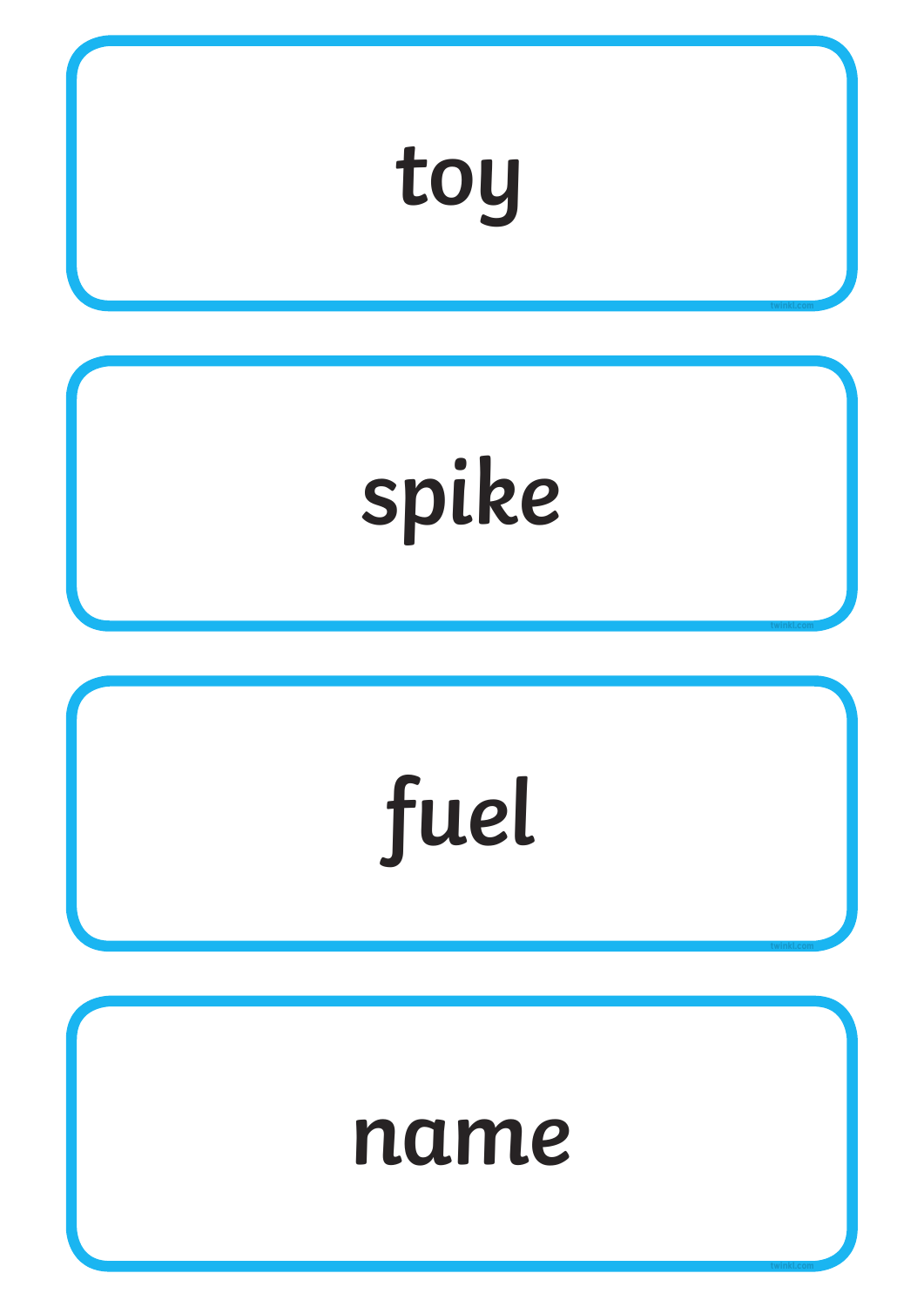![](_page_18_Figure_0.jpeg)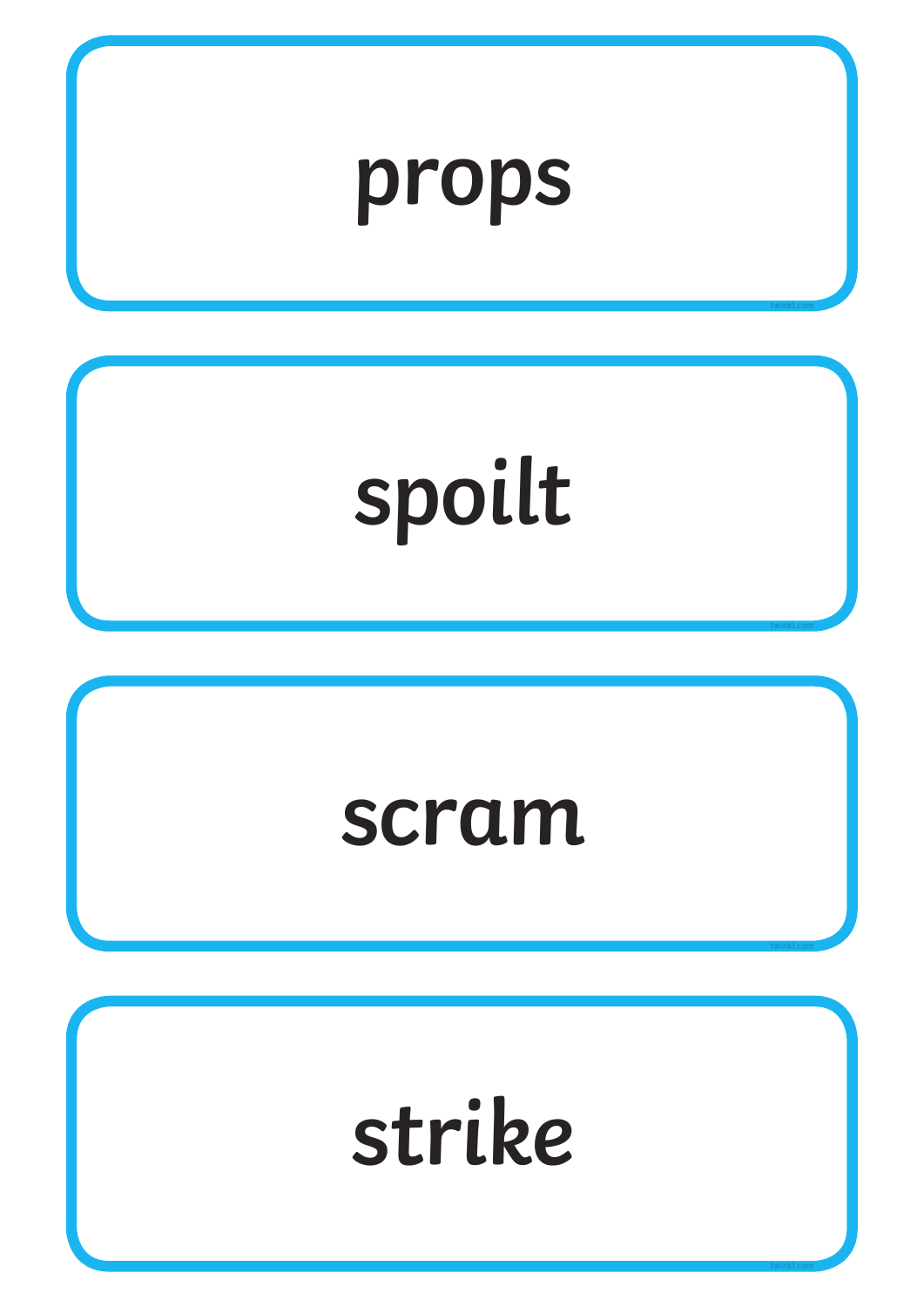![](_page_19_Figure_0.jpeg)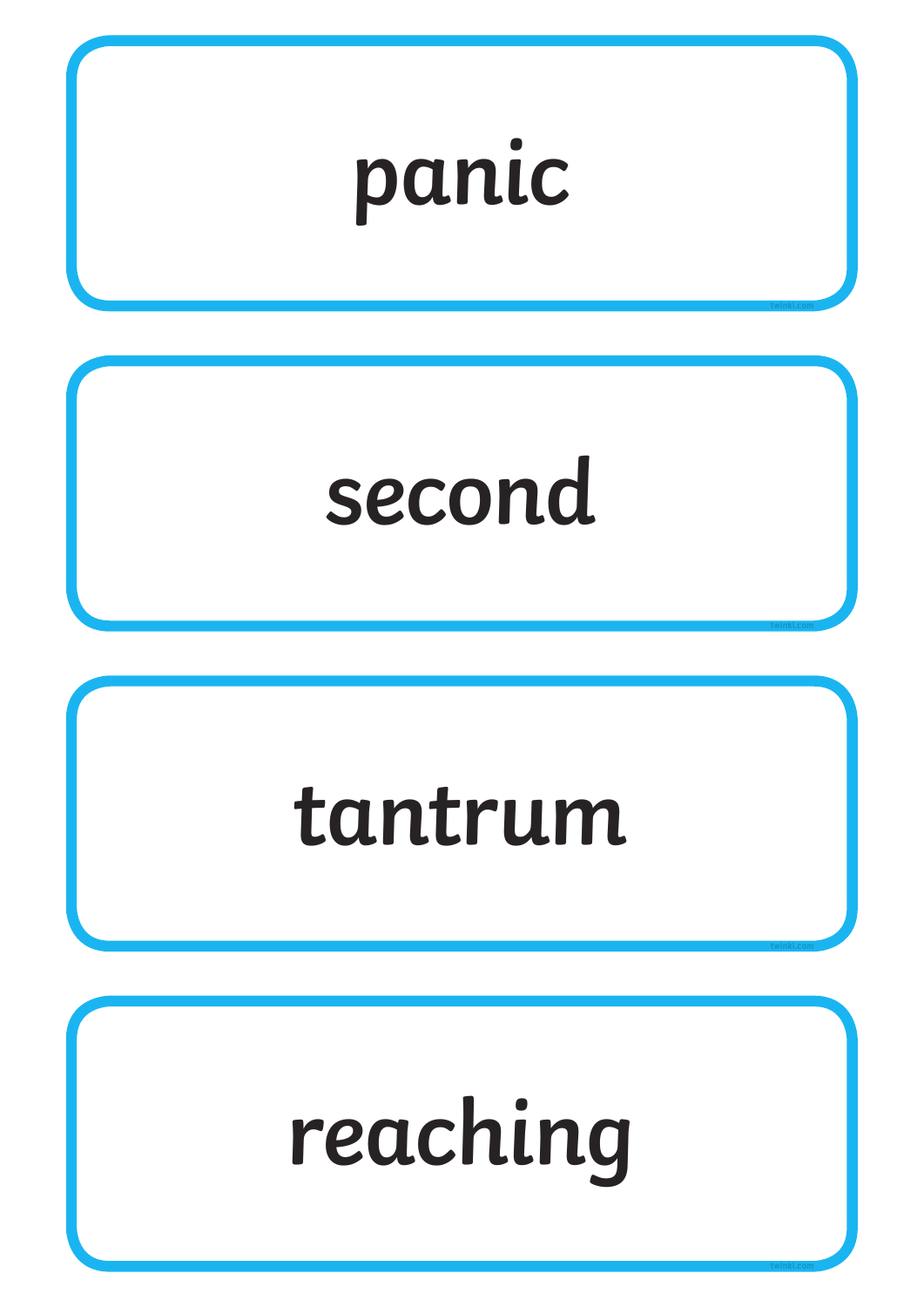![](_page_20_Figure_0.jpeg)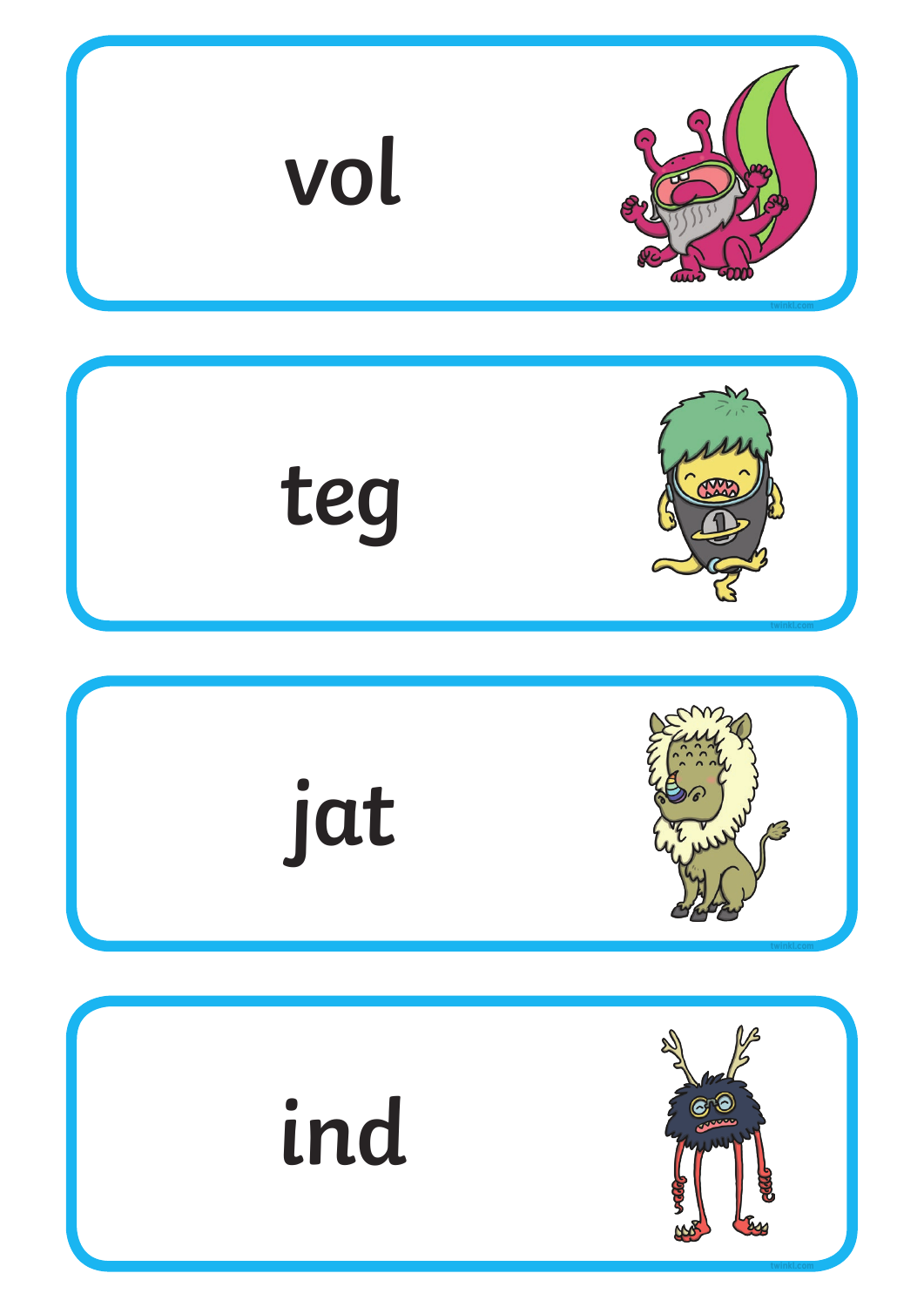![](_page_21_Figure_0.jpeg)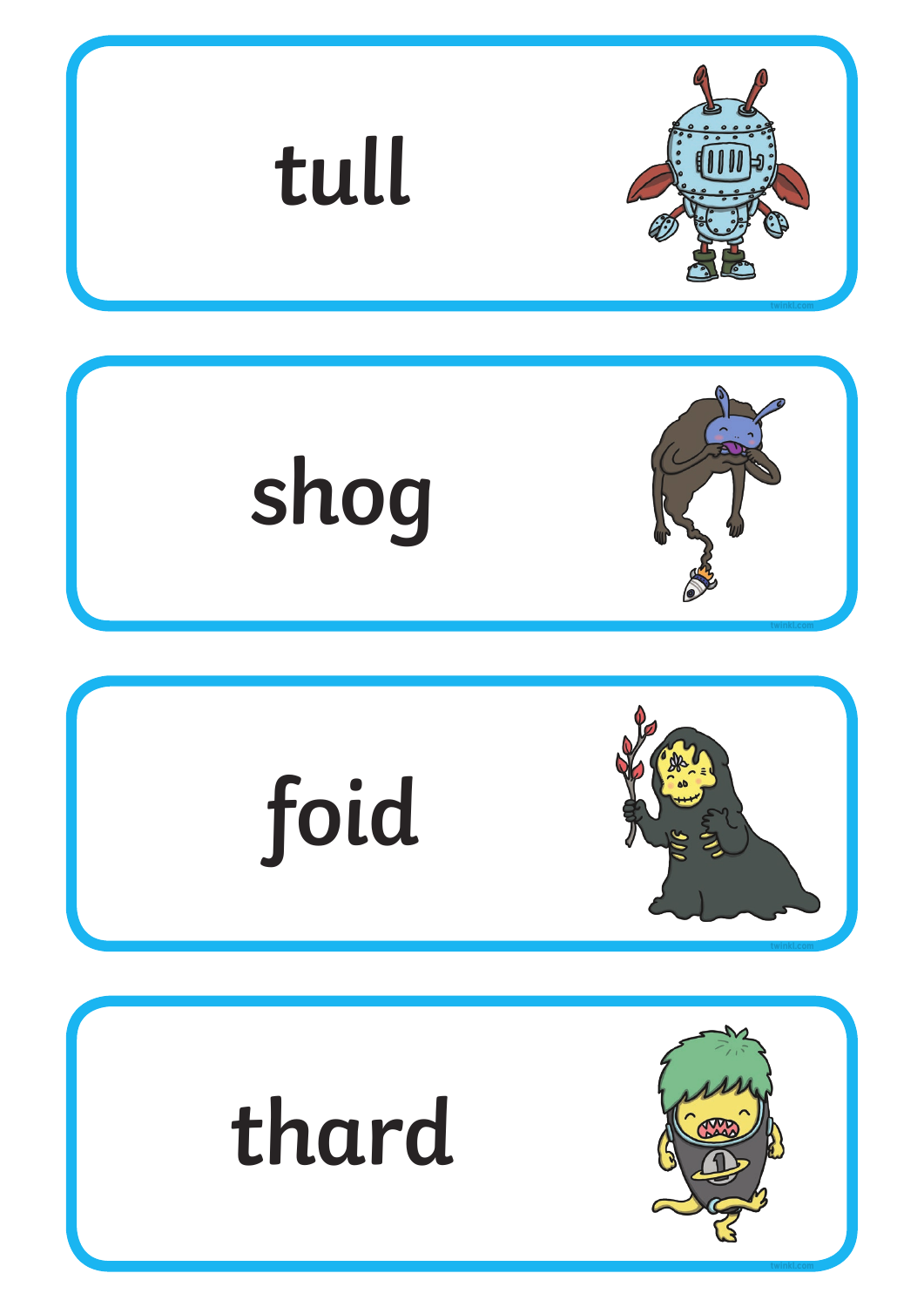![](_page_22_Figure_0.jpeg)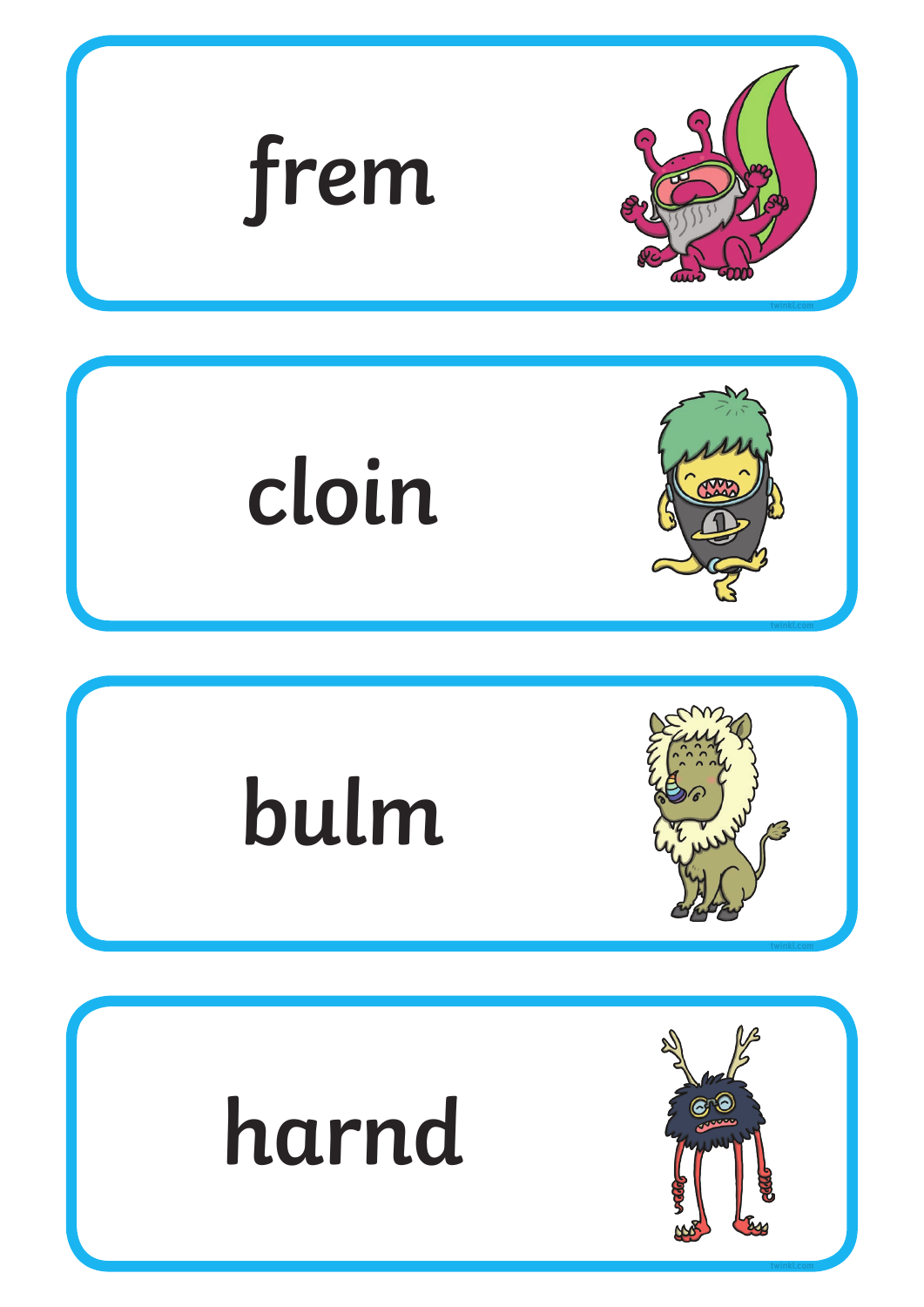![](_page_23_Figure_0.jpeg)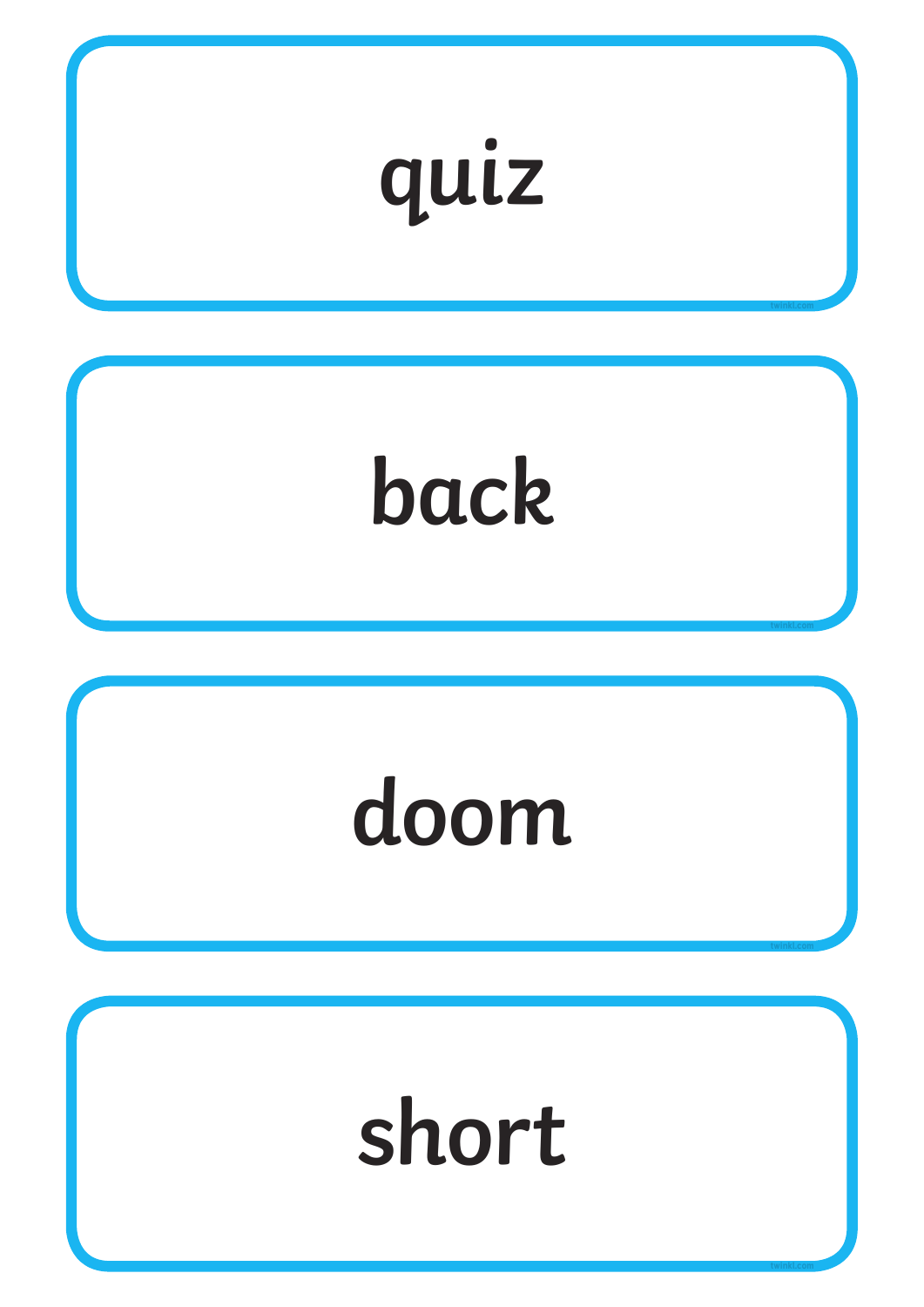![](_page_24_Figure_0.jpeg)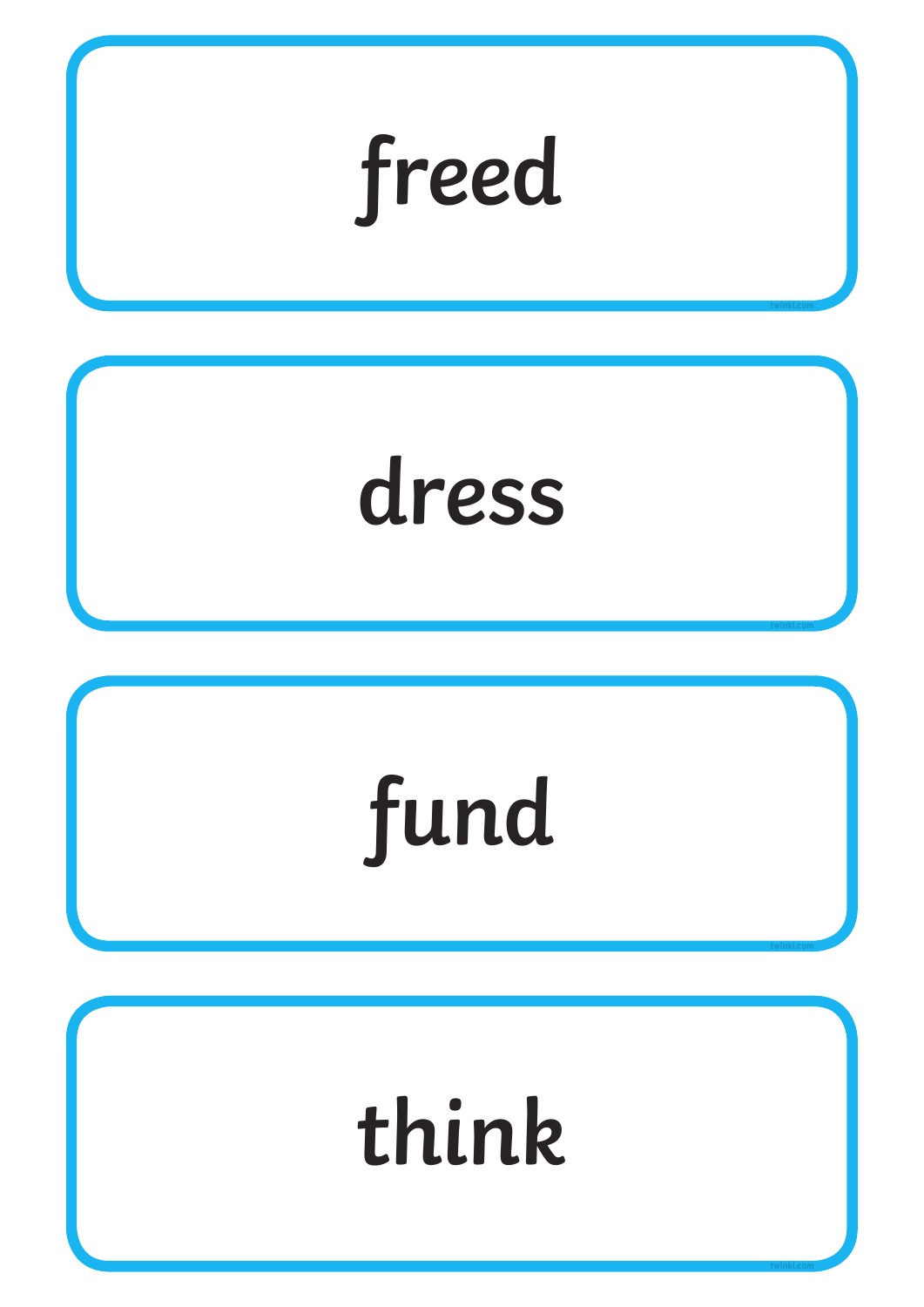![](_page_25_Figure_0.jpeg)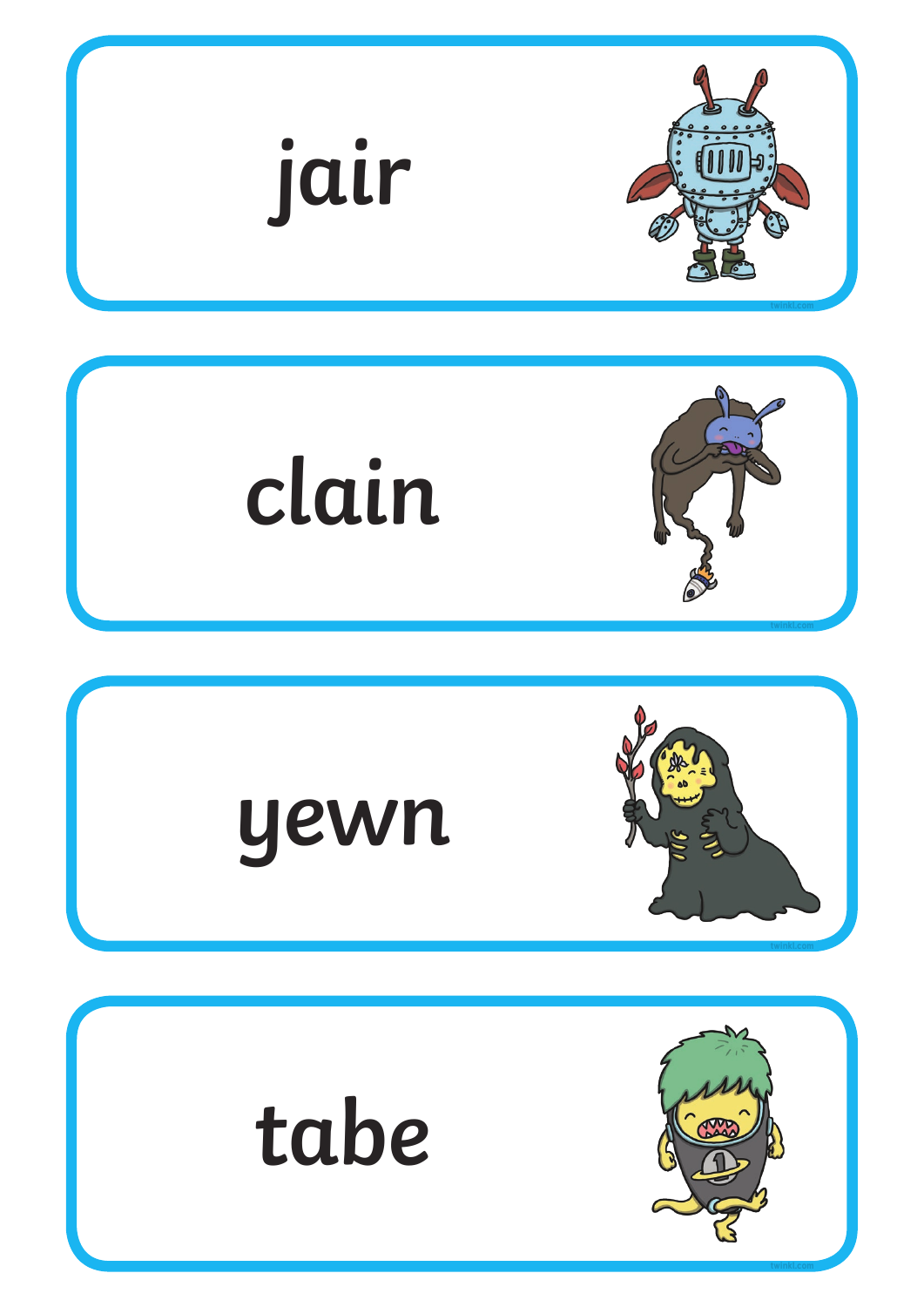![](_page_26_Figure_0.jpeg)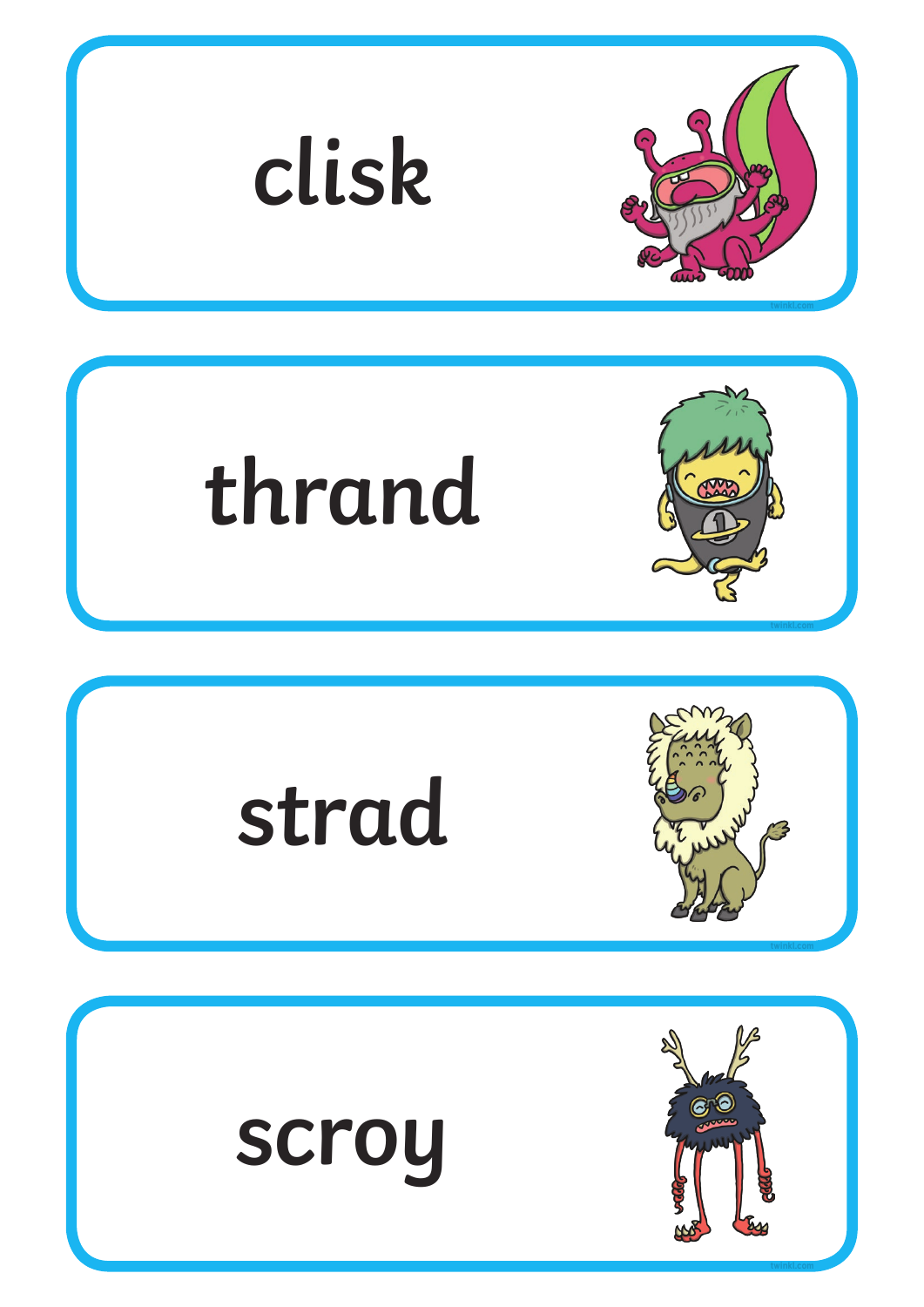![](_page_27_Figure_0.jpeg)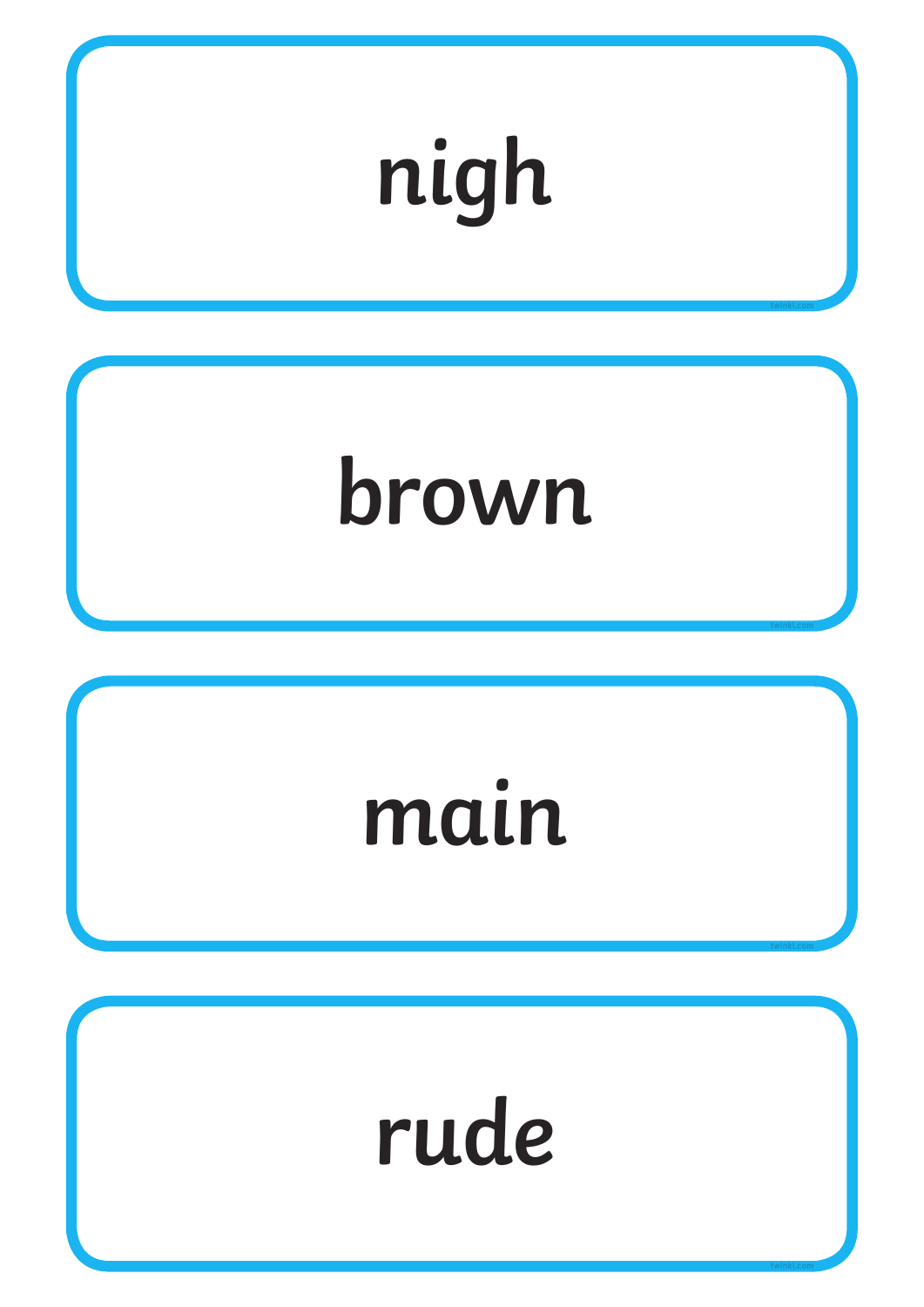![](_page_28_Figure_0.jpeg)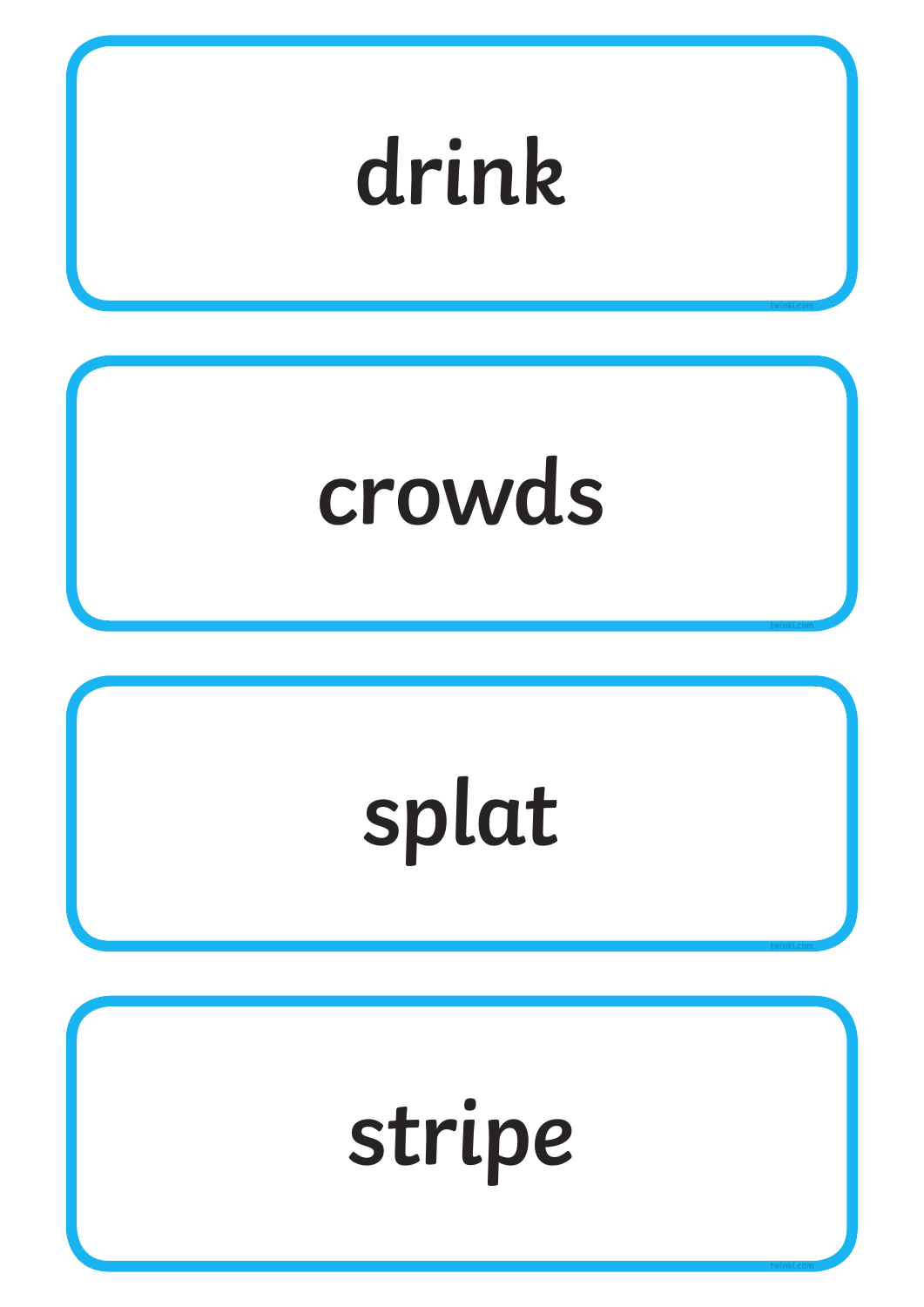![](_page_29_Figure_0.jpeg)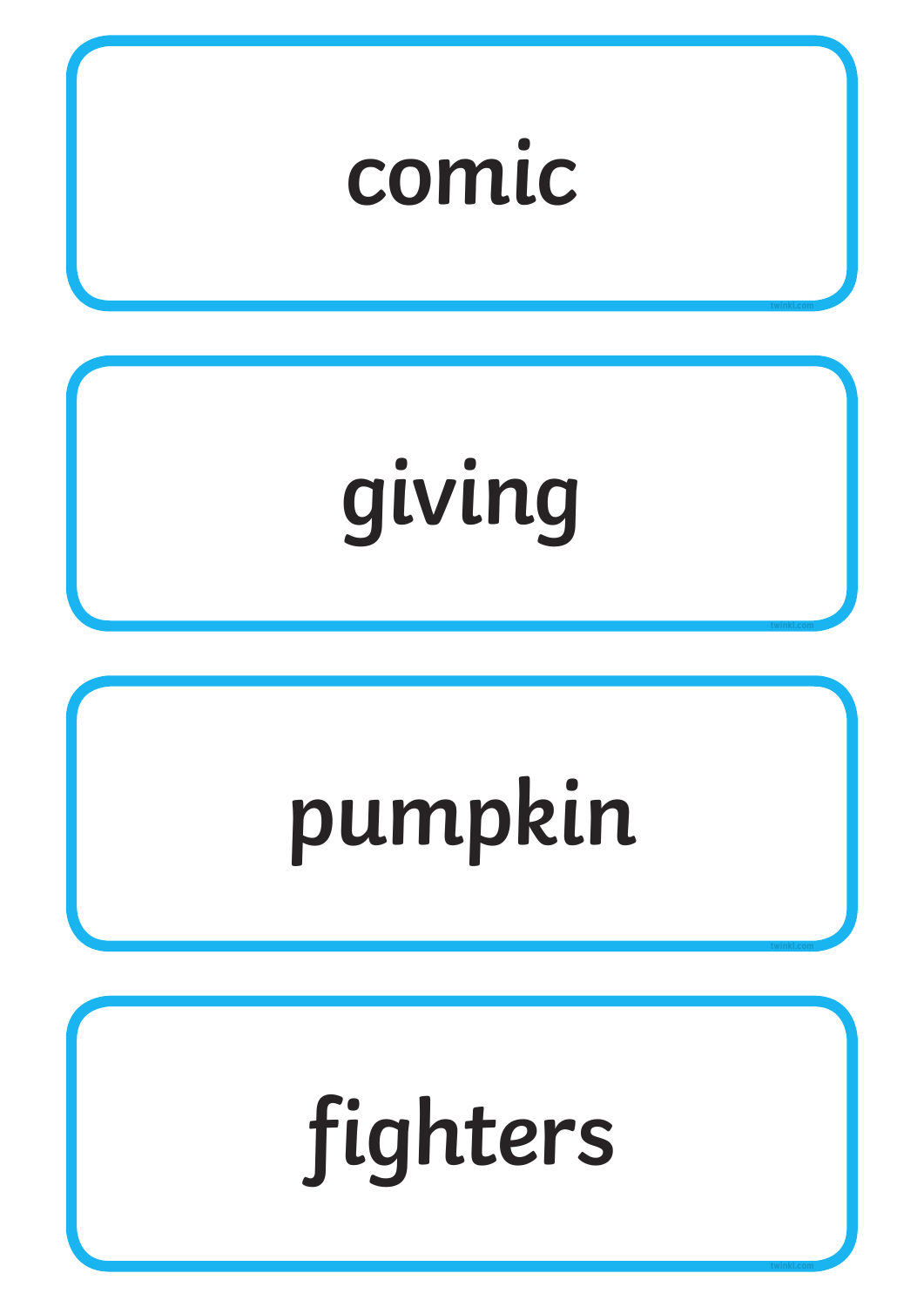![](_page_30_Figure_0.jpeg)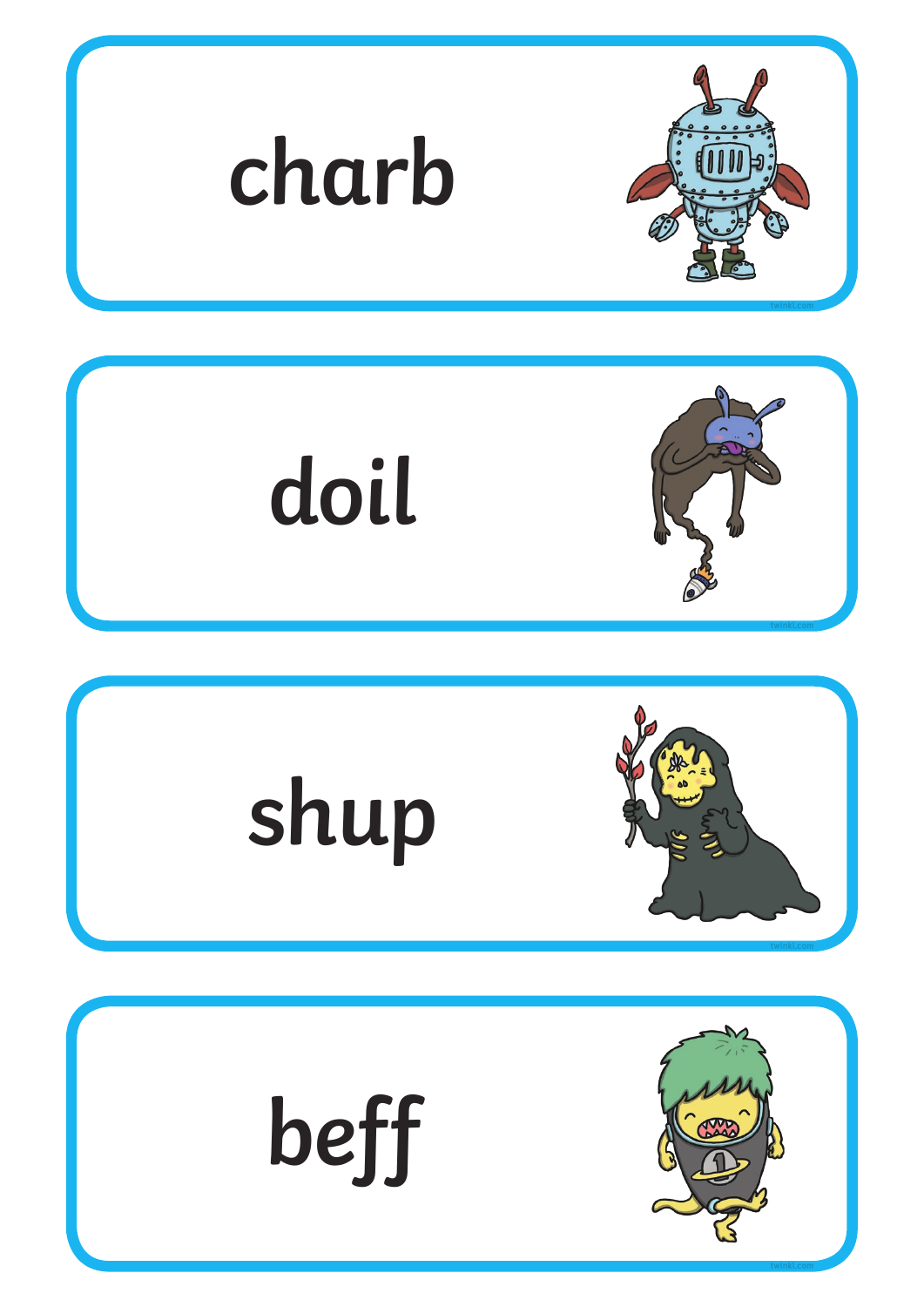![](_page_31_Picture_0.jpeg)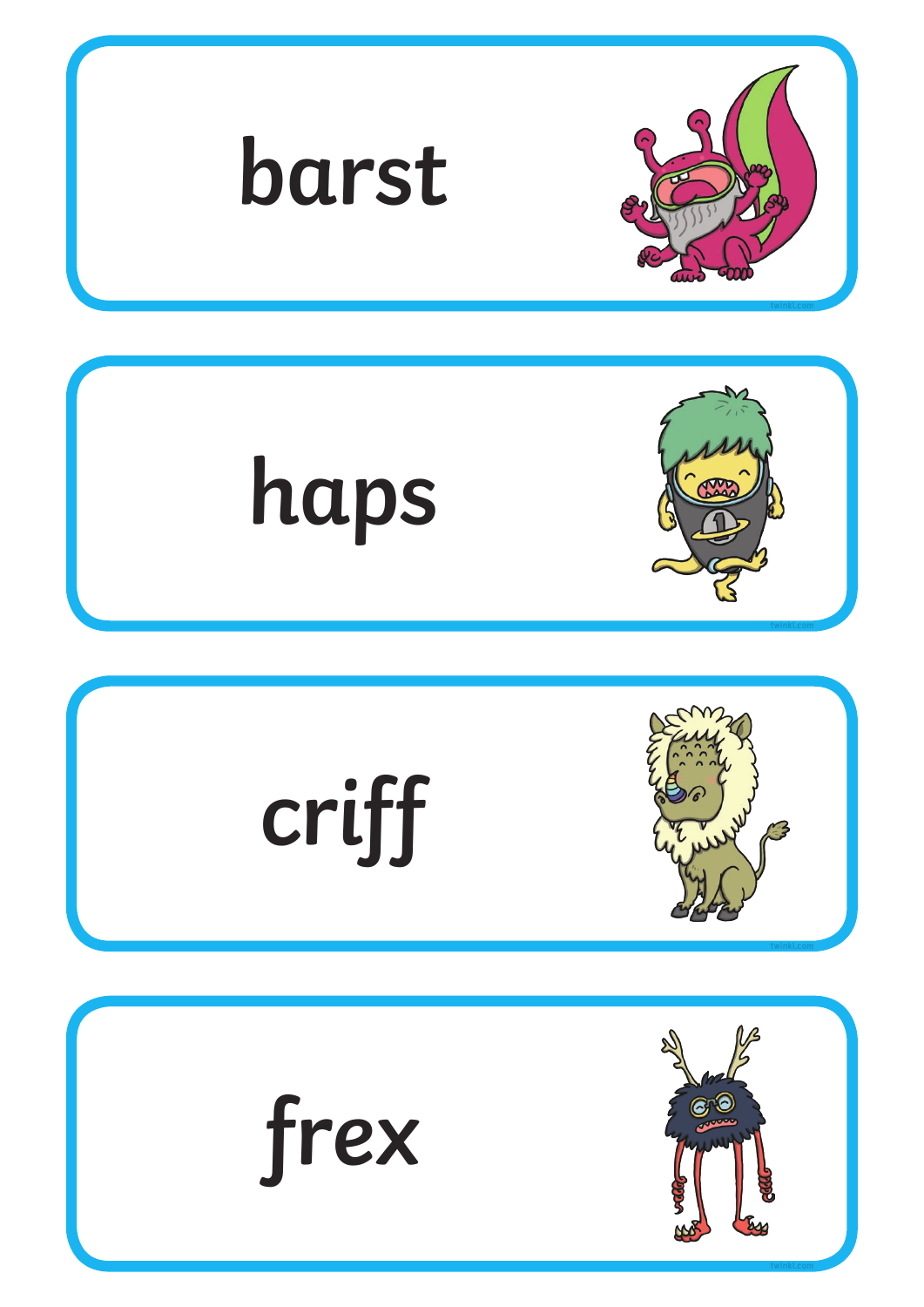![](_page_32_Figure_0.jpeg)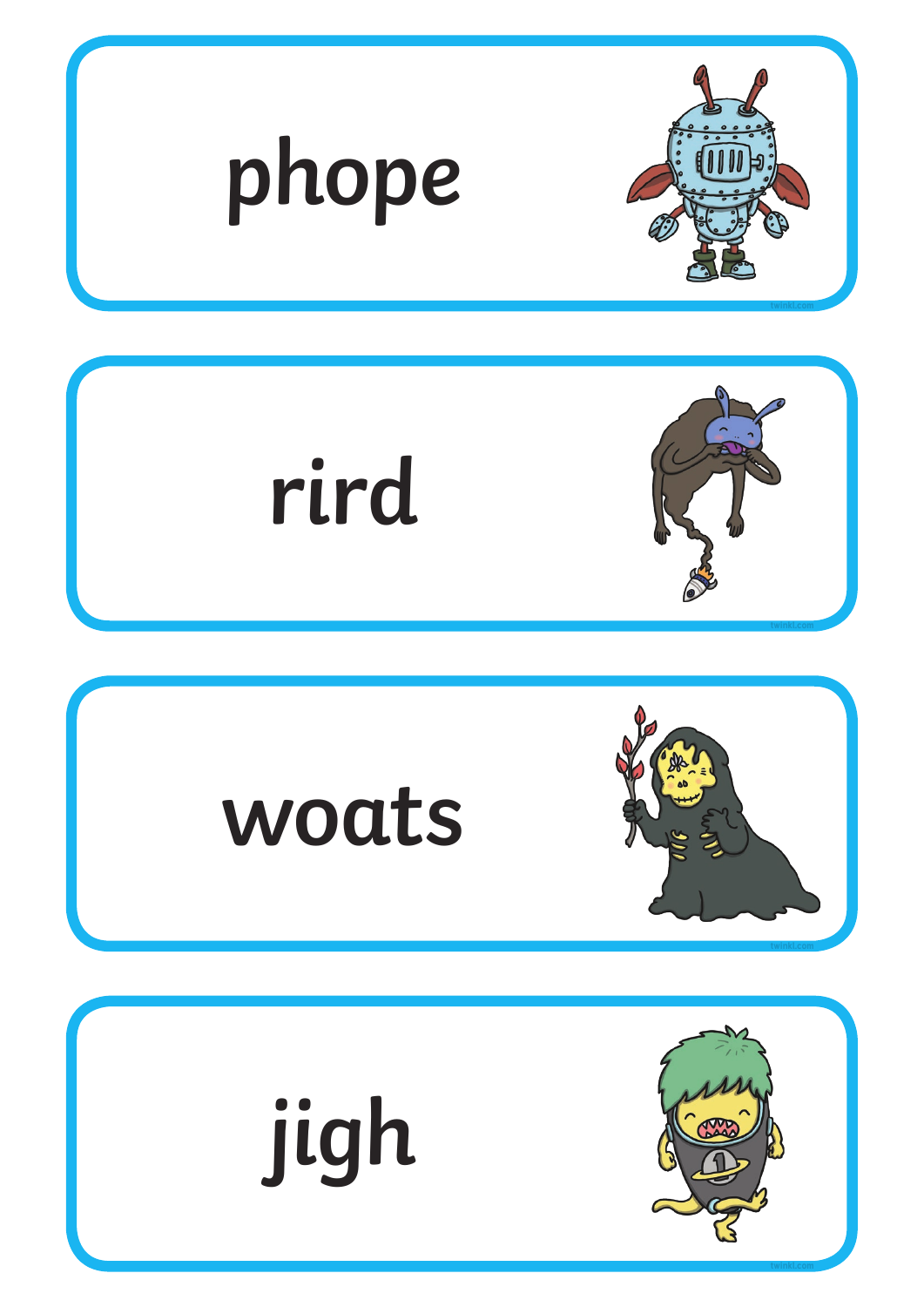![](_page_33_Figure_0.jpeg)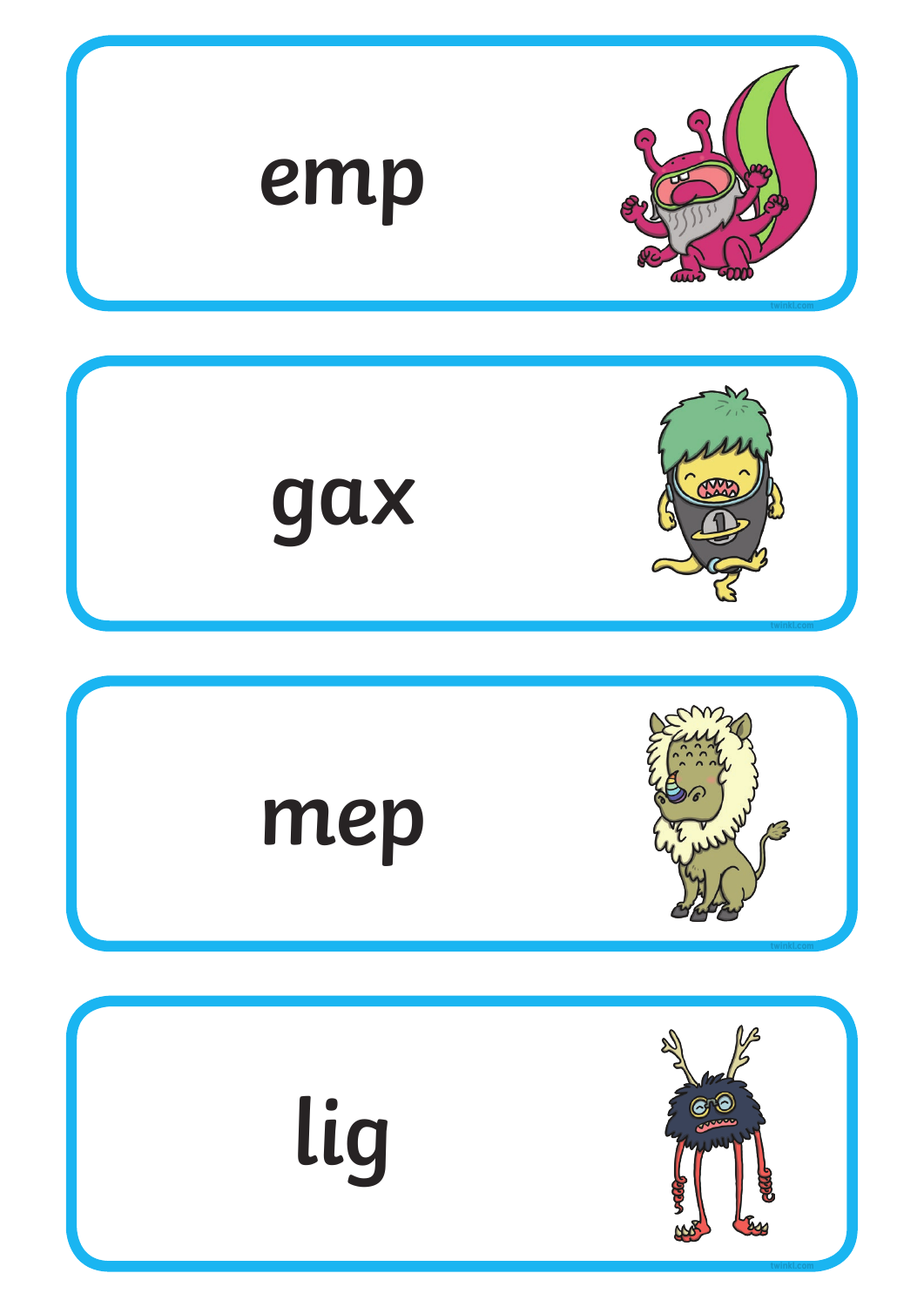![](_page_34_Picture_0.jpeg)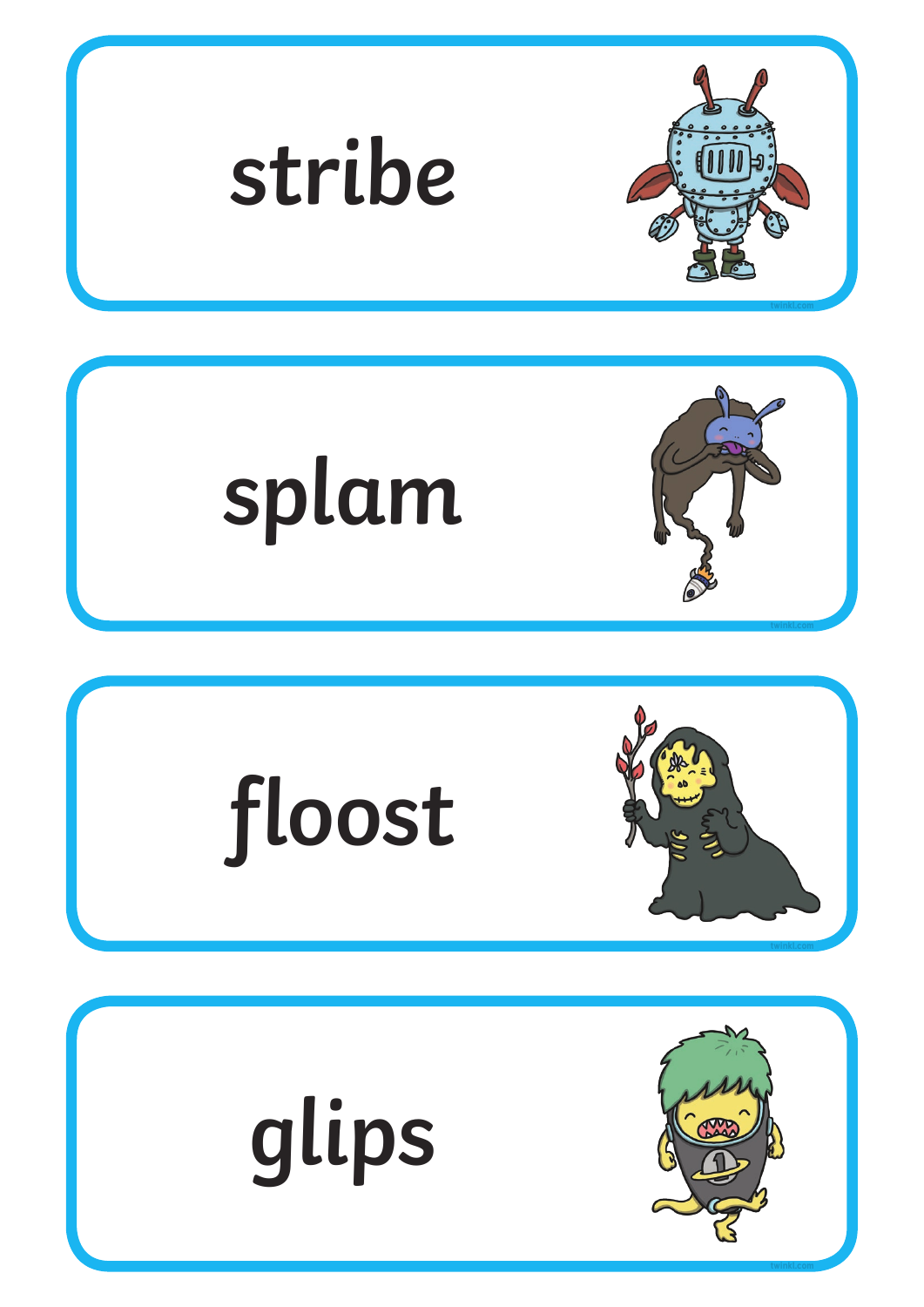![](_page_35_Picture_0.jpeg)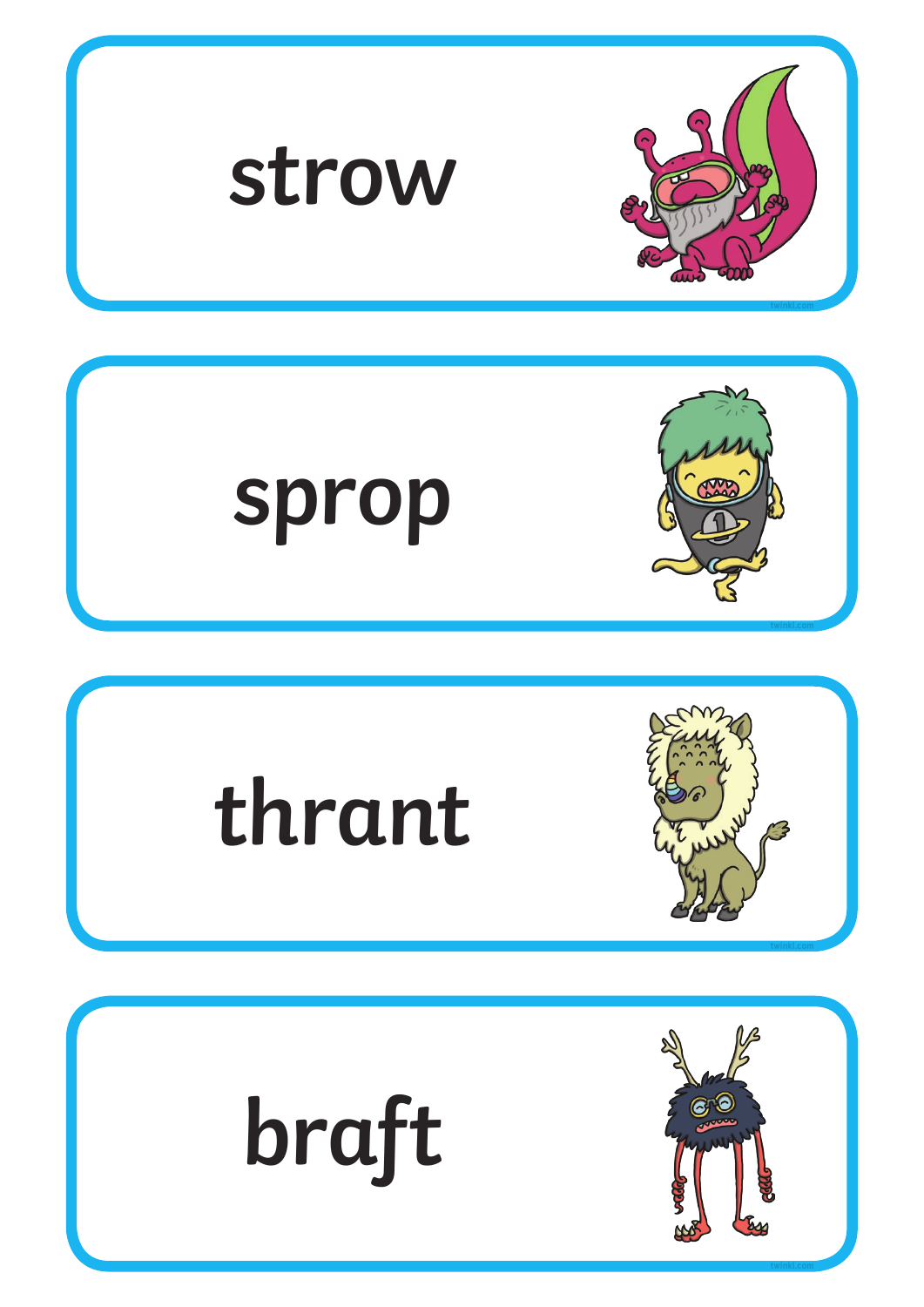![](_page_36_Figure_0.jpeg)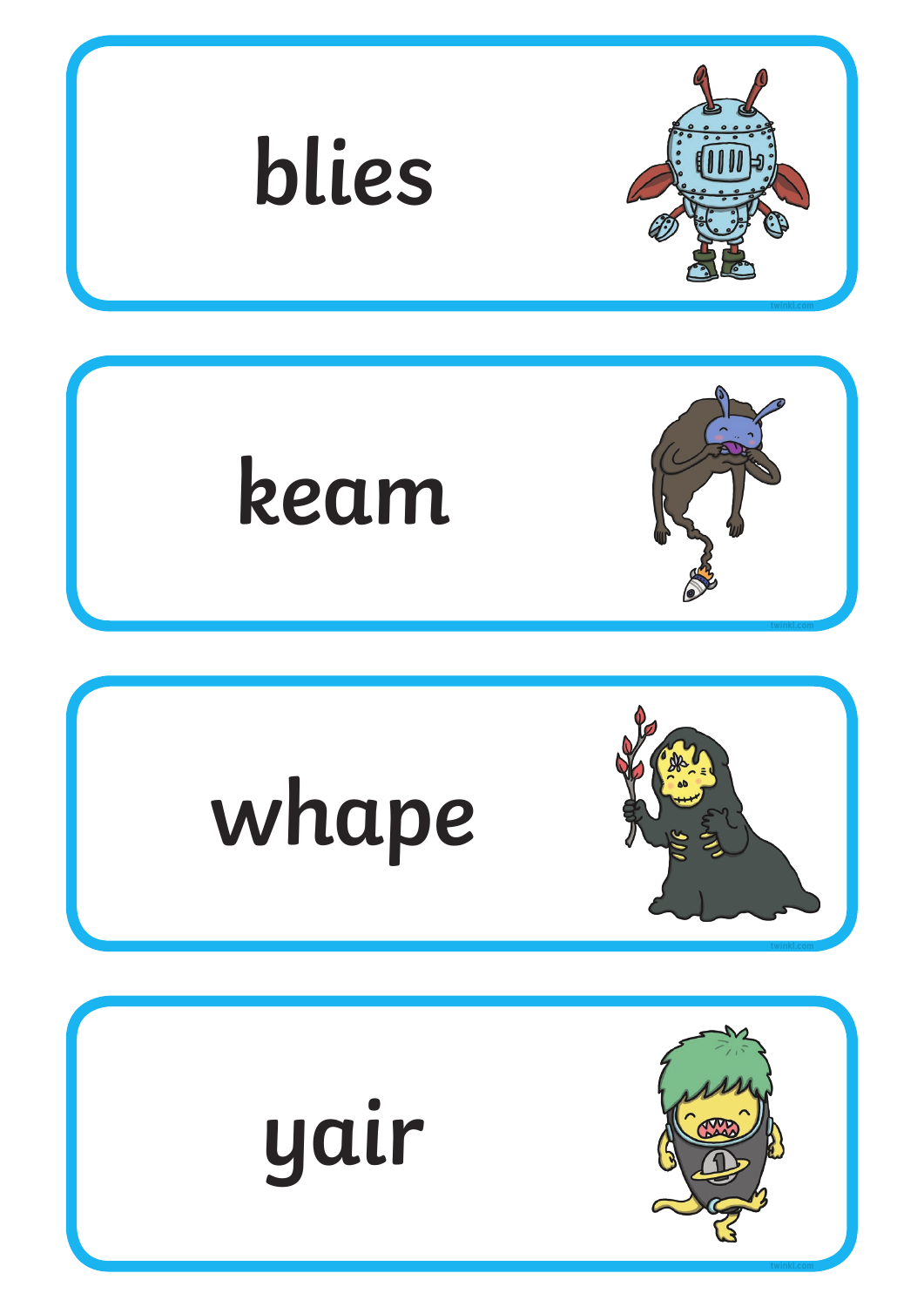![](_page_37_Picture_0.jpeg)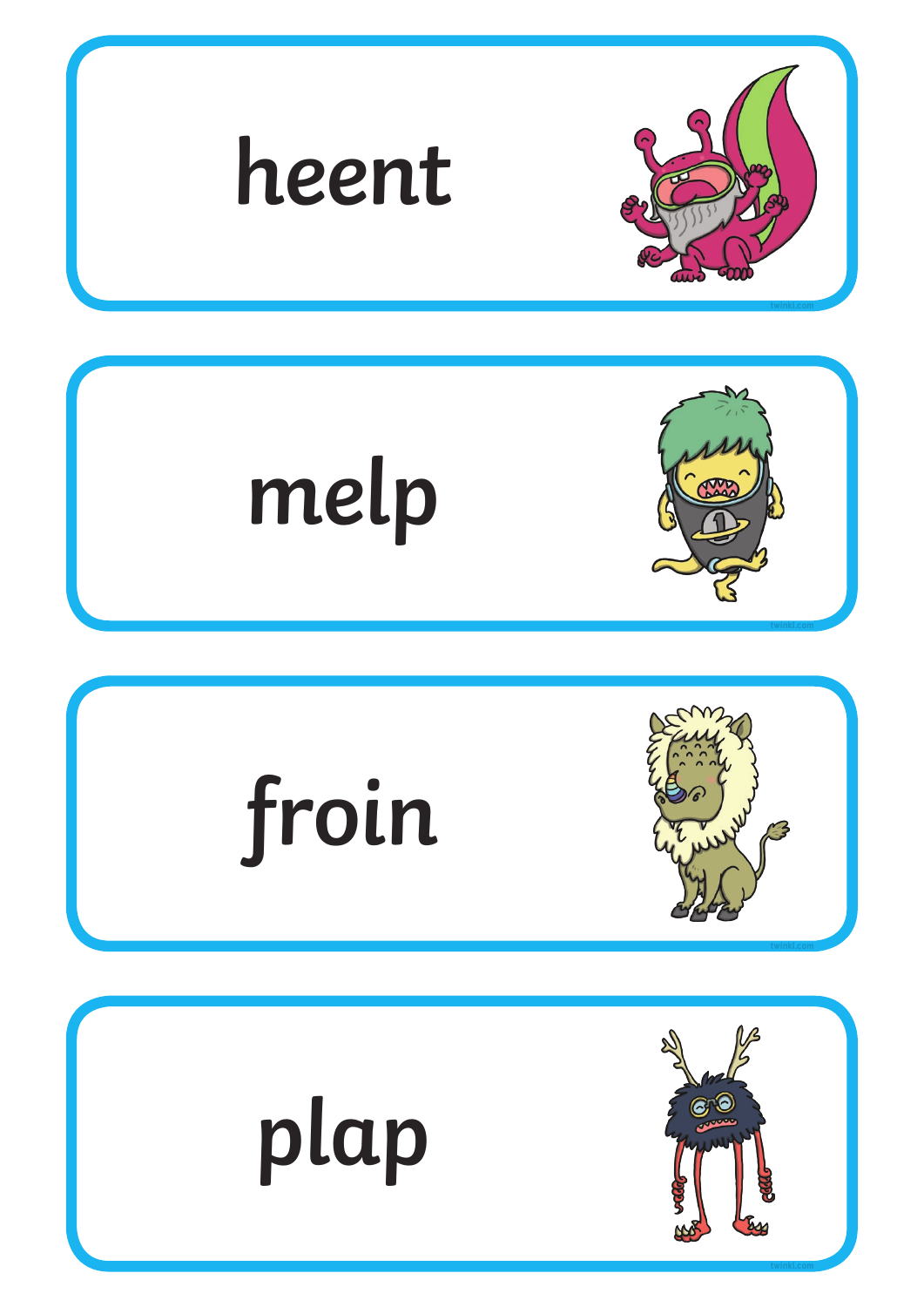![](_page_38_Picture_0.jpeg)